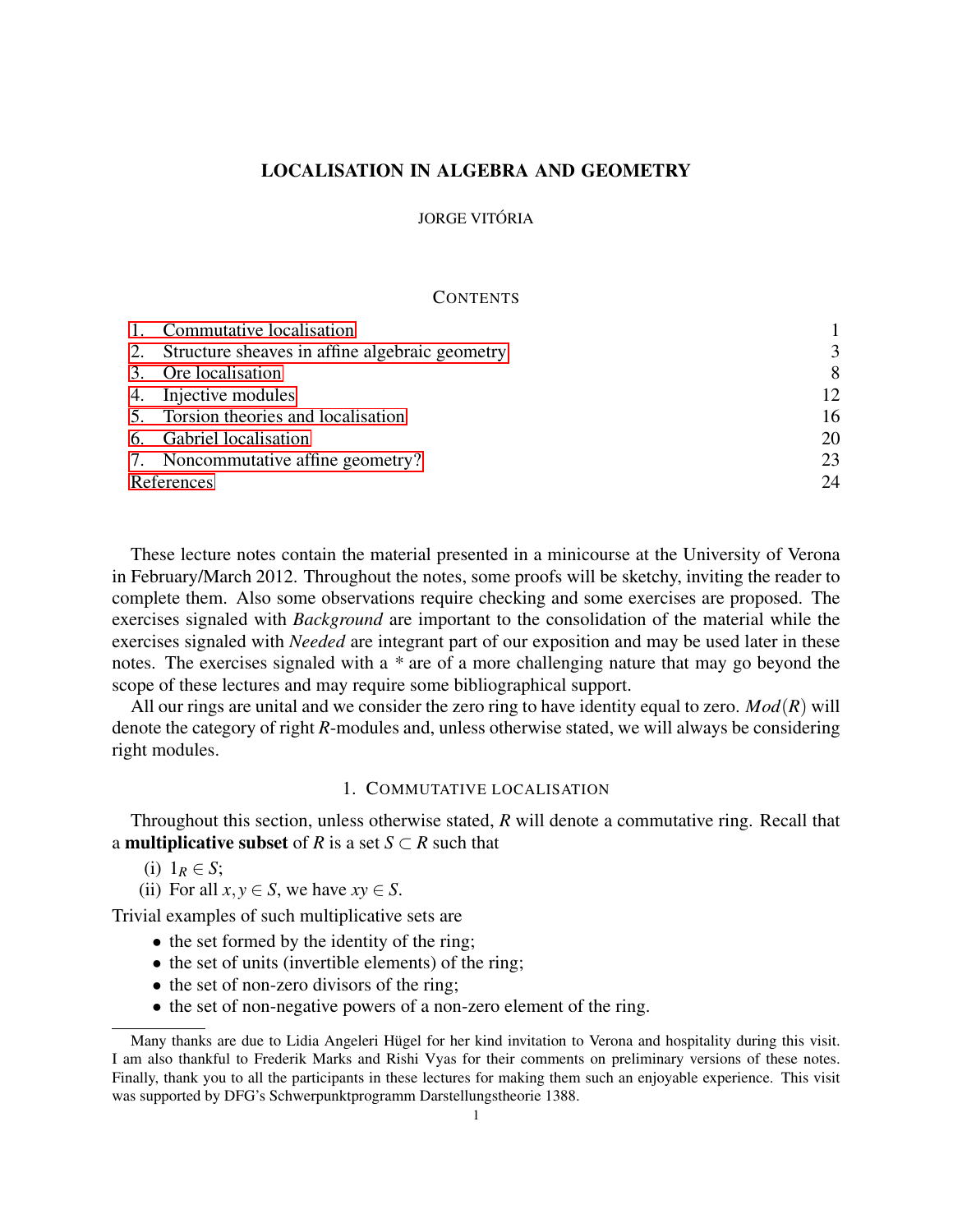Important examples of multiplicative sets are associated with prime ideals. We recall this notion.

**Definition 1.1.** For any ring *R*, an ideal  $P \lhd R$  is said to be **prime** if for any two ideals  $I \lhd R$ ,  $J \lhd R$ such that  $IJ \subset P$  we have  $I \subset P$  or  $J \subset P$ ; it is said to be **completely prime** if for any two elements *a*,*b* ∈ *R* such that *ab* ∈ *P* we have *a* ∈ *P* or *b* ∈ *P*. The set of prime ideals of *R* is called the **spectrum** of ring *R* and we denote it by *Spec*(*R*).

**Example 1.2.** In  $\mathbb{Z}$ ,  $p\mathbb{Z}$  is a completely prime ideal, for all prime  $p \in \mathbb{Z}$  (check!).

Note that the complement of a completely prime ideal *P* in a ring *R* is a multiplicative set. If *R* is commutative, the complement of a prime ideal is also a multiplicative set since these notions are equivalent, as shown in the following exercise.

Exercise 1.3 (*Needed*). Show that, for a (not necessarily commutative) ring *R*, a completely prime ideal is prime. Furthermore, prove that the converse holds if  $R$  is commutative but not in general.

A ring *R* is said to be a domain or completely prime ring if (0) is a completely prime ideal and a prime ring if (0) is a prime ideal. These notions coincide if *R* is commutative (see exercise).

Given a multiplicative set *S* ⊂ *R*, *R* commutative, consider the equivalence relation (check!)  $\sim$ defined in  $S \times R$  by:  $(s, x) \sim (s', x')$  if and only if there is  $t \in S$  such that  $t(s'x - sx') = 0$ . We will denote the equivalence class of a pair  $(s, x)$  by  $\frac{x}{s}$  and the quotient set will be denoted by  $S^{-1}R$ .

<span id="page-1-0"></span>**Theorem 1.4.** Let R be a commutative ring and  $S \subset R$  a multiplicative set. The operations

$$
+: S^{-1}R \times S^{-1}R \longrightarrow S^{-1}R, \ (\frac{x}{s}, \frac{y}{t}) \mapsto \frac{tx + sy}{st}
$$

$$
\cdot : S^{-1}R \times S^{-1}R \longrightarrow S^{-1}R, \ (\frac{x}{s}, \frac{y}{t}) \mapsto \frac{xy}{st}
$$

endow S<sup>−1</sup>R with a ring structure with unit  $\frac{1}{1}$ . Moreover, there is a natural ring homomorphism  $Q_S$  :  $R \longrightarrow S^{-1}R$  such that  $Q_S(r) = \frac{r}{1}$  and any ring homomorphism  $\phi: R \longrightarrow B$ , for some commutative *ring B, such that the elements in*  $\phi(S)$  *are invertible must factor through Q<sub>S</sub>, <i>i.e., there is*  $\bar{\phi}$ :  $S^{-1}R \longrightarrow B$  such that  $\phi = \bar{\phi}Q_S$ .

The ring  $S^{-1}R$  is called the **localisation of** *R* at *S*. If  $S = R \setminus P$  for a prime ideal *P*, then we denote  $S^{-1}R$  by  $R_P$ .

*Proof.* We sketch the proof, leaving some details to the reader. Using the definition of the equivalence relation ∼ it is easy to check that the operations + and · are well-defined and that they indeed endow  $S^{-1}R$  with a ring structure. It is clear that  $Q_S$  is a ring homomorphism and all that we need to show is the universal property stated in the theorem. This can be done by defining  $\bar{\phi}(\frac{x}{s})$  $\frac{dx}{s}$ ) =  $\phi(x)\phi(s)^{-1}$  and checking that indeed  $\bar{\phi}$  factors through *Q<sub>S</sub>*.

<span id="page-1-1"></span>**Exercise 1.5** (*Background*). Observe that if *R* is a domain, then  $Q_S$  is injective.

We can do a similar construction for *R*-modules. Given a module *M* over a commutative ring *R* and a multiplicative subset *S*, there is also an *R*-module  $S^{-1}M$  constructed as the quotient of  $S \times M$  by the equivalence relation (check!)  $(s, x) \sim (s', x')$  if and only if there is  $t \in S$  such that  $t(s'x - sx') = 0$  and endowed with the natural operations. Note that  $S^{-1}M$  is, first of all, a  $S^{-1}R$ module and that its *R*-module structure comes from the map  $Q_S$  (check!).

**Exercise 1.6** (*Background*). For *R* commutative, *M* an *R*-module and  $S \subset R$  a multiplicative set, state and prove an analogous theorem to [1.4](#page-1-0) for localisation of modules, i.e., show that there is a homomorphism of *R*-modules  $Q_{S,M}: M \longrightarrow S^{-1}M$  satisfying a suitable universal property.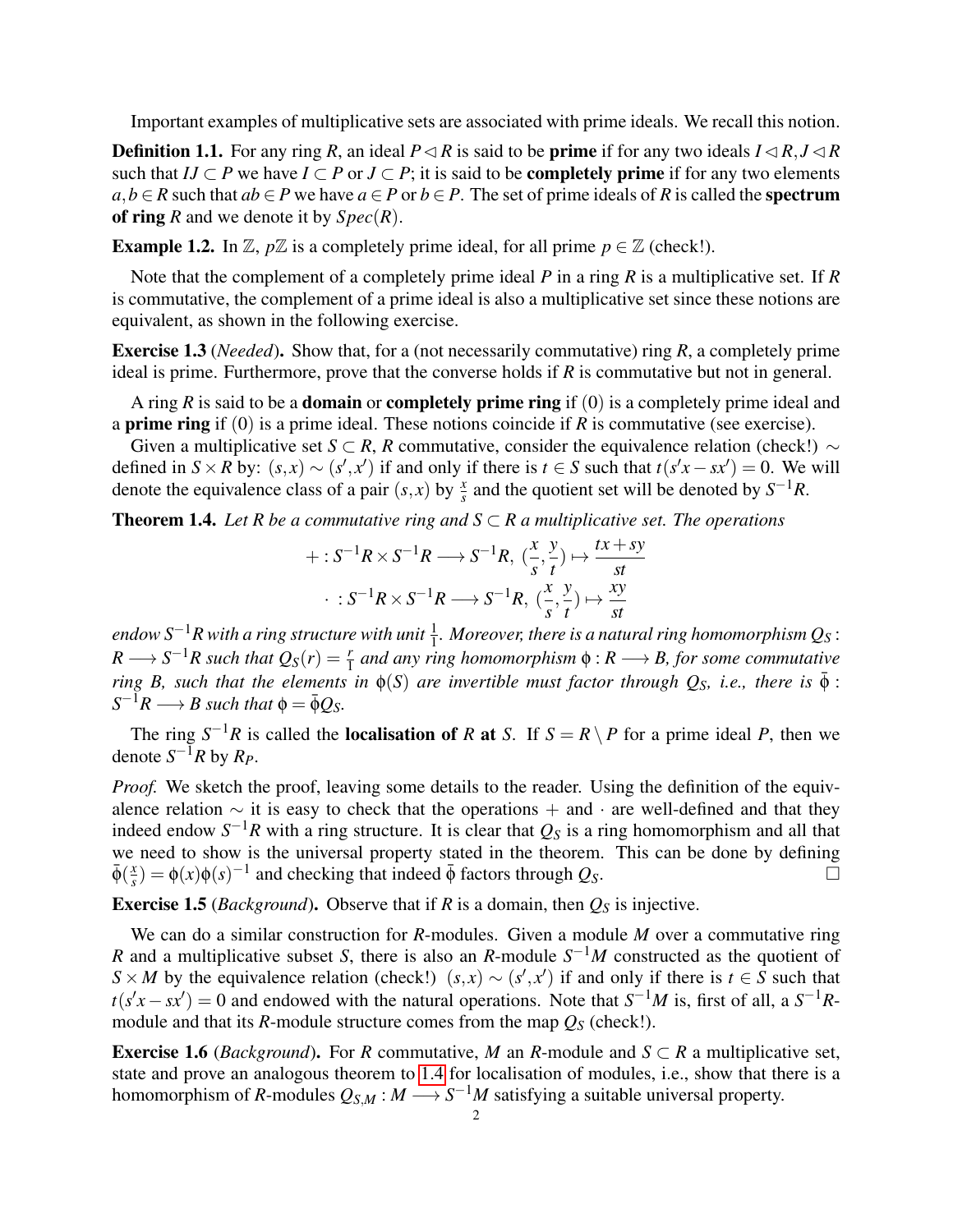<span id="page-2-1"></span>**Exercise 1.7** (*Background*). Let *R* be a commutative ring. Show that the prime ideals of  $S^{-1}R$  are in bijection with the prime ideals of *R* that do not intersect *S*. If *P* is a prime ideal, observe that the prime ideals of  $R_p$  are in bijection with the prime ideals of  $R$  contained in  $P$  and that this is a complementary behaviour to that of the prime ideals of  $R/P$ . Hint:  $Q_S^{-1}$  $S^{-1}(J)$  ⊲ *R* for all *J* ⊲  $S^{-1}R$ .

**Exercise 1.8** (*Needed*). Let *R* be a domain and let *f* be a nonzero element. Let  $S_f = \{f^n : n \in \mathbb{N}_0\}$ . Check that  $S_f$  is a multiplicative set. Moreover prove that  $R[X]/\langle 1 - fX \rangle \cong S_f^{-1}$  $f^{-1}R$ . In general, we will denote  $S_f^{-1}$  $f^{-1}R$  by  $R_f$ .

Recall that the **radical** of an ideal *I* is the set of elements  $r \in R$  such that there is  $n \in \mathbb{N}$  such that *r*<sup>n</sup> ∈ *I*, and we denote it by  $\sqrt{I}$ . An ideal *I* is said to be radical if  $\sqrt{I} = I$ . As an interesting (and  $r^n \in I$ , and we denote it by  $\sqrt{I}$ . An ideal *I* is said to be radical if  $\sqrt{I} = I$ . As an interesting ( useful) application of localisation, we have the following lemma.

<span id="page-2-3"></span>Lemma 1.9. *Let R be a commutative ring and I and ideal of R. Then, the radical of I is equal to the intersection of all prime ideals containing I, i.e.,* $\sqrt{I} = \bigcap_{I \subset P \in Spec(R)} P$ **.** 

*Proof.* Clearly the prime ideals are, by definition, radical - and so is any intersection of prime ideals. Since *I* is contained in the intersection of all prime ideals containing *I* and this intersection is radical, the radical of *I* is also contained there. Conversely, suppose  $f \in R$  such that  $f \notin \sqrt{I}$ . Consider localised ring  $R_f$  and the corresponding localised ideal  $I_f$ . By Zorn's lemma, the quotient  $R_f/I_f$  has a maximal ideal (just as any ring with identity - check!) which, by exercise [1.7,](#page-2-1) corresponds to an ideal of *R<sup>f</sup>* contains *I<sup>f</sup>* . By the same exercise, this corresponds to an ideal of *R* containing *I* and not intersecting the multiplicative set  $\{f^n : n \in \mathbb{N}_0\}$ . Moreover, since we started with a prime ideal in  $R_f/I_f$ , the corresponding ideal in *R* will also be prime. This finishes the proof since then *f*  $\notin \bigcap_{I \subset P \in \text{Spec}(R)} P$ . □

<span id="page-2-2"></span>*Remark* 1.10. Note that an element is nilpotent if and only if it lies in  $\sqrt{(0)}$  which, by this lemma, is equivalent to say that it lies in every prime ideal of the ring.

**Exercise 1.11** (*Needed*). Show that  $S^{-1}M = 0$  if and only if for all  $x \in M$ , there is  $s \in S$  such that  $sx = 0$ .

**Exercise 1.12** (\*).  $S^{-1}$  can be regarded as an endofunctor of the category of *R*-modules by composing the forgetful functor with the natural functor from the category of *R*-modules to to the category of  $S^{-1}R$ -modules. Show that this endofunctor is exact, i.e., that it preserves short exact sequences.

# 2. STRUCTURE SHEAVES IN AFFINE ALGEBRAIC GEOMETRY

<span id="page-2-0"></span>In this section we will show how localisation of commutative rings arises naturally in algebraic geometry. The key notion that we will be dealing with requires some intuition. In geometry we usually deal with a topological space with some additional structure (for example, a Riemannian metric, a complex structure, a symplectic form, ...). Algebraically, we are interested on the rings of *regular functions* (for some appropriate notion of regularity) on the topological space. However, the geometry of the space is rarely entirely codified in the ring of regular functions on the whole of the topological space. Indeed we need to know regular functions on each open subset of the space, i.e., the geometry must be studied from a local point of view. A sheaf is a single object that allows us to store all that information.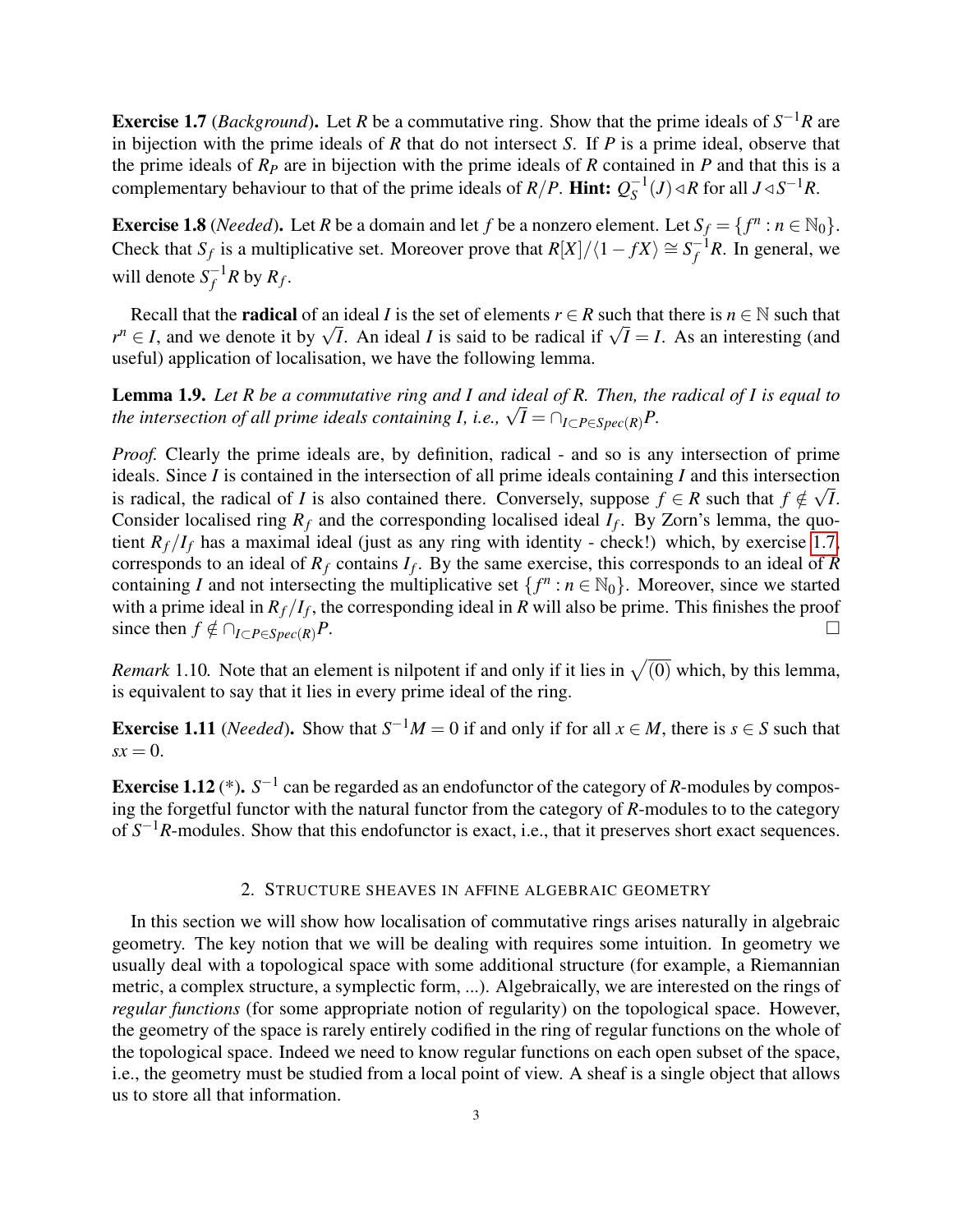**Definition 2.1.** Let *X* be a topological space. A **presheaf of rings**  $\mathcal F$  is the association of a ring  $\mathcal{F}(U)$ , whose elements are called **sections**, to each open subset *U* of *X* together with a set of ring homomorphisms called restriction functions

$$
\{\rho_{U,V}: \mathcal{F}(V) \longrightarrow \mathcal{F}(U) | U \subset V \text{ open subsets of } X\}
$$

such that, for *U*, *V* and *W* open subsets of *X*, we have that if  $U \subset V \subset W$ , then  $\rho_{U,W} = \rho_{U,V} \rho_{V,W}$ . Furthermore,  $\mathcal F$  is a **sheaf of rings** if it satisfies the following conditions

- If  $(U_i)_{i \in I}$  is a family of open sets of *X*,  $U = \bigcup$  $\bigcup_{i \in I} U_i$  and  $s, t \in \mathcal{F}(U)$  are such that  $\rho_{U_i, U}(s) =$  $\rho_{U_i, U}(t)$ , for all  $i \in I$ , then  $s = t$ .
- If  $(U_i)_{i \in I}$  is a family of open sets of *X*,  $U = \bigcup$ *i*∈*I U*<sup>*i*</sup> and  $(s_i \in \mathcal{F}(U_i))_{i \in I}$  is a family of sections

of *F* such that

$$
\rho_{U_i \cap U_j, U_i}(s_i) = \rho_{U_i \cap U_j, U_j}(s_j), \forall i, j \in I,
$$

then there is  $s \in \mathcal{F}(U)$  such that  $s_i = \rho_{U_i, U}(s)$ . By the condition (1), *s* is then unique.

This is a rather complicated definition but intuitively one should keep in mind rings of functions over a manifold and restrictions between open sets. In this setting, condition (1) is essentially saying that a function defined on an open set is completely determined by its restrictions to an open cover of that set. Condition (2), on the other hand, says that a family of functions which are compatible on the double intersections of an open cover can be glued to the whole open set.

Exercise 2.2 (*Background*). Let *X* be a topological space and let *R* be a ring. Show that*C*, obtained by associating to each open set *U* of *X* the ring  $C(U) = \{s : U \longrightarrow R : s \text{ is constant}\}\$  (which is isomorphic to  $R$ ) and with restriction functions being the natural restrictions to smaller open sets (the same as the identity in  $R$ ), is a presheaf of rings. Moreover show that it satisfies condition (1) but not condition (2) and, therefore, it is not a sheaf of rings.

Exercise 2.3 (*Background*). Let *X* be a topological space and let *R* be a ring. Show that *L*, obtained by associating to each open set *U* of *X* the ring  $L(U) = \{s : U \longrightarrow R : s \text{ is locally constant}\}\$  (recall that a function is locally constant if for any point there is a neighbourhood where it is constant) and with restriction functions being the natural restrictions to smaller open sets is a sheaf of rings.

To look at functions at a point, we can define the **stalk** of a sheaf  $\mathcal{F}$  at a point  $x \in X$ . The idea is to look at *smaller and smaller* open neighbourhoods of the point and *take a limit*. For a rigorous definition, one needs the notion of a direct limit. Here we will just present a construction of this limit, without proof that it is indeed a direct limit (i.e., it satisfies a certain universal property). For more details, we refer to our bibliography.

To construct this limit, let G be the disjoint union of  $\mathcal{F}(U)$  for all open sets U containing the point  $x \in X$ . Clearly this ring *G* contains a lot of redundant information since it does not account for the information of which sections restrict to the same section in a smaller neighbourhood of the point. To enter this information we introduce an equivalence relation (check!) ∼ in *G* by saying that a section  $s \in \mathcal{F}(U)$  is equivalent to a section  $t \in \mathcal{F}(V)$  if and only if there is an open set  $W \subset U \cap V$  (note that  $x \in U \cap V \neq \emptyset$ ) such that  $\rho_{W,U}(s) = \rho_{W,V}(t)$ . We define the **stalk of** *F* at *x* as the quotient *G*/  $\sim$  and we denote it by  $\mathcal{F}_x$ .

Exercise 2.4 (*Background*). Compute the stalks for the presheaf *C* and for the sheaf *L* above defined.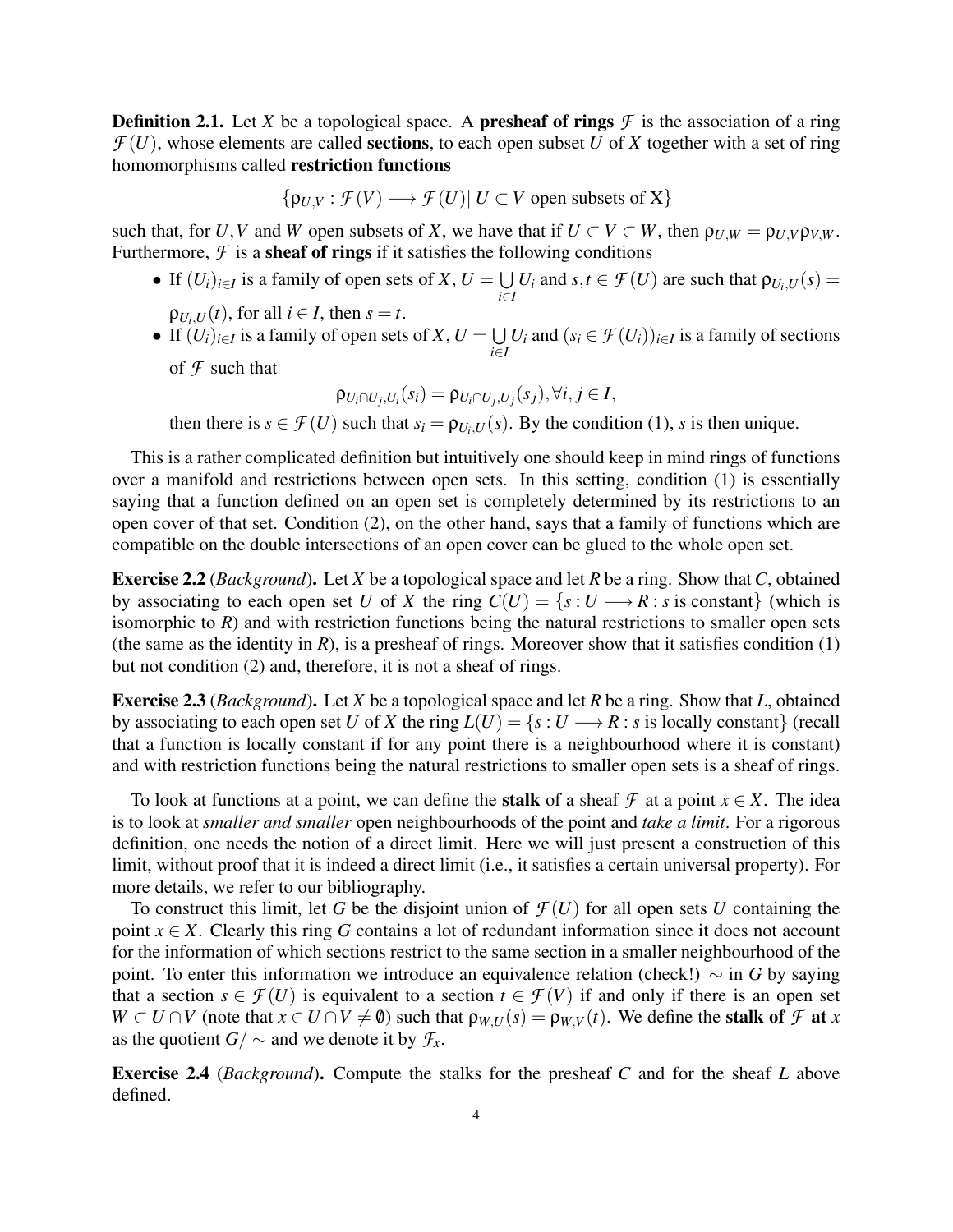<span id="page-4-0"></span>*Remark* 2.5*.* There is a construction called sheafification that produces a sheaf of rings out of a presheaf of rings. The sheaf obtained will have as section over an open *U* functions from *U* to the disjoint union of the stalks at each point of *U* satisfying some properties. For more details, use our bibliography in algebraic geometry.

We are interested in some very specific types of sheafs, namely the ones that are intrinsically associated with affine schemes, a fundamental concept in algebraic geometry.

The usual approach to algebraic geometry starts with discussing algebraic sets, i.e., solution sets of polynomial equations. These are the motivation for algebraic varieties and algebraic varieties are then generalised to the language of schemes. We will introduce affine schemes directly and later we will see how they generalise affine algebraic varieties and solutions of polynomial equations.

For *R* a commutative ring,  $Spec(R)$  is endowed with a natural topology: the **Zarisky topology**. The closed sets of this topology are

$$
V(I) = \{ P \in Spec(R) : I \subset P \}
$$

for all  $I \triangleleft R$ .

Exercise 2.6 (*Background*). Check that the Zarisky topology is indeed a topology. Namely, observe that, for a family of ideals  $(I_\lambda)_{\lambda \in \Lambda}$  of  $R$ ,  $V(\sum_{\lambda \in \Lambda} I_\lambda) = \cap_{\lambda \in \Lambda} V(I_\lambda)$  and that, additionally, if  $\Lambda$ is finite,  $V(\bigcap_{\lambda \in \Lambda} I_{\lambda}) = \bigcup_{\lambda \in \Lambda} V(I_{\lambda}).$ 

Recall that a **noetherian ring** is a ring such that every ascending chain of ideals stabilises.

**Exercise 2.7** (*Background*). Show that if *R* is a commutative noetherian ring, then  $Spec(R)$  is a compact topological space. More than that, every open subset of *Spec*(*R*) is compact!

*Remark* 2.8*.* In algebraic geometry the term *compact* is usually replaced by *quasi-compact*, to emphasise the fact that the Zarisky topology is not Hausdorff (check!).

It is easy to observe that an ideal is maximal if and only if it is a closed point in *Spec*(*R*) (check!). Also (0) is prime if and only if *R* is an integral domain, and its closure is the whole spectrum. This is called a generic point.

Exercise 2.9 (*Background*). Describe the Zarisky topology in *Spec*(Z). Which points are closed?

The open sets are, of course, the complements of the closed ones. We will deal with a basis for the topology (i.e., a set such that any open can be written as the union of basis elements). Given an element  $f \in R$ , let  $U(f)$  denote the open set which is the complement of  $V(fR)$ . It is easy to see (check!) that  $U(f)$  is the set of prime ideals that do not contain  $f$ .

Exercise 2.10 (*Needed*). Show that  $(U(f))_{f \in R}$  forms a basis for the Zarisky topology in  $Spec(R)$ . Moreover, show that we only need to consider the open sets  $U(f)$  where f is not nilpotent, since for *f* nilpotent,  $U(f) = \mathbf{0}$  (check remark [1.10\)](#page-2-2).

We will want to define a certain sheaf on  $Spec(R)$  that will contain relevant algebro-geometric information (*regular functions on open sets*). It is, however, difficult to do so for all open sets and, therefore, we restrict ourselves to defining a sheaf on the basis introduced above. The following theorem is, therefore, important for our target.

<span id="page-4-1"></span>**Theorem 2.11.** Let X be a topological space and  $(B_i)_{i \in I}$  a basis of open sets for X. Suppose  $\mathcal F$ *satisfies the sheaf axioms for the open sets of the basis. Then F extends as a sheaf of rings to X.*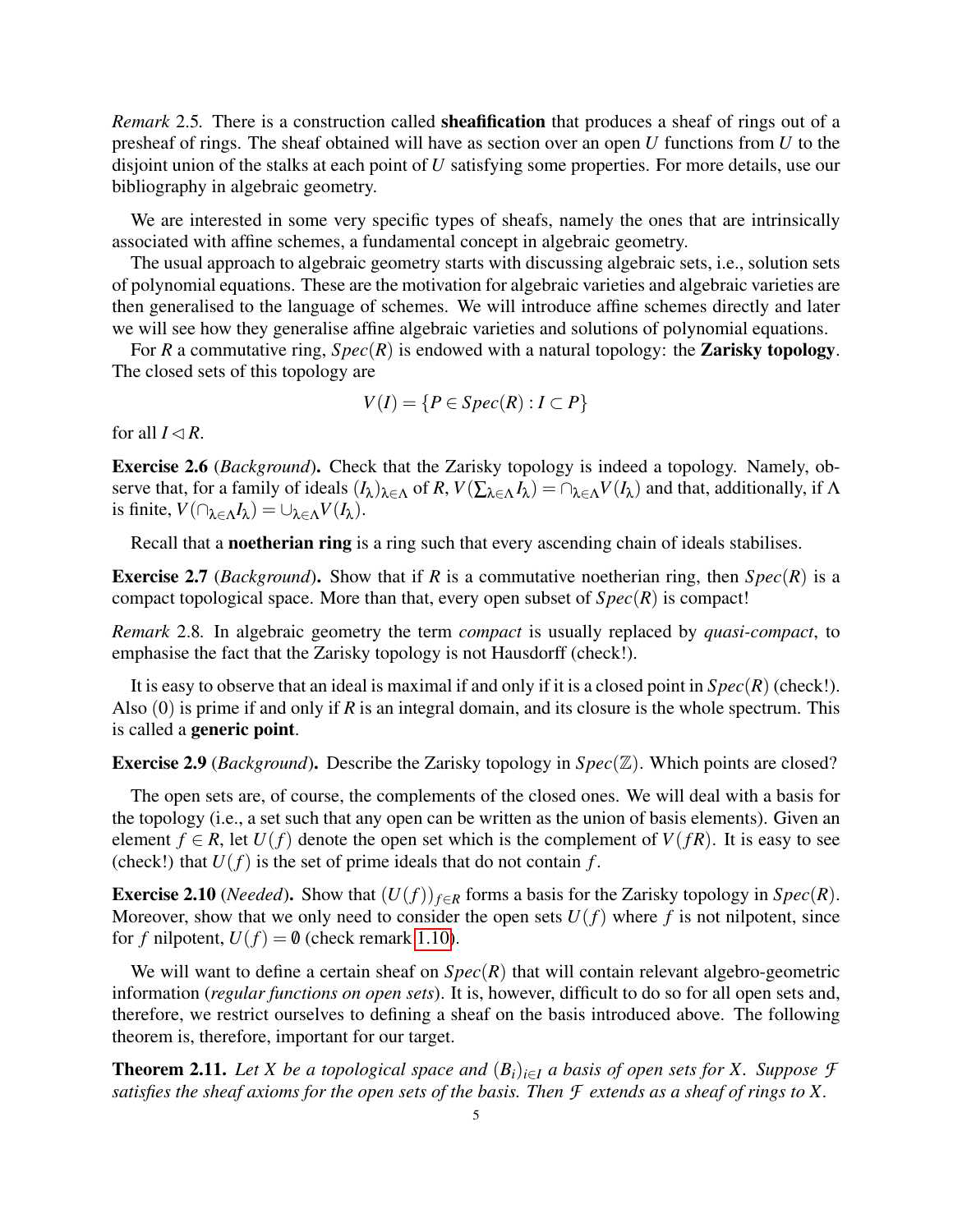*Proof.* We just give a vague idea of this proof. This is based on a sheafification process (see remark [2.5\)](#page-4-0). The idea is to consider the stalks  $\mathcal{F}_x$  for all  $x \in X$  as the direct limit of section of  $\mathcal F$  over the open sets of the basis containing the point  $x \in X$ . Then, with these stalks one can mimic the sheafification process of a presheaf and then check that indeed one gets a sheaf that extends  $\mathcal{F}$ , i.e., it agrees with  $\mathcal F$  on the open sets of the basis.

For each open set *U* in  $Spec(R)$ , let  $\tilde{U}$  denote the union of the prime ideals in *U*. Then the complement of  $\tilde{U}$  in *R*, denoted by  $S_U$ , is a multiplicative set (check!). We can define a presheaf  $\tilde{O}_{Spec(R)}(U) := S_U^{-1}R$ . We need the following lemma in order to define the restriction maps of our structure sheaf.

**Lemma 2.12.** Let R be a commutative ring and  $f \in R$  not nilpotent. Then,  $s \in S_{U(f)}$  if and only if *there is*  $t \in S_{U(f)}$  *and*  $n \in \mathbb{N}_0$  *such that*  $st = f^n$ *.* 

*Proof.* Note that  $s \in S_{U(f)}$  implies that  $V(sR) \subset V(fR)$ . Therefore  $\bigcap_{fR \subset P \in Spec(R)} P \subset \bigcap_{sR \subset P \in Spec(R)} P$ and thus, by lemma [1.9,](#page-2-3)  $\sqrt{fR} \subset \sqrt{sR}$ . Therefore, we get that there is  $n \in \mathbb{N}_0$  such that  $f^n = st$  for some *t* ∈ *R*. Suppose that  $t \notin S_{U(f)}$ . Then there is a prime ideal *P* in  $U(f)$  such that  $t \in P$ , implying that  $f^n \in P$ . Since prime ideals are radical, we get  $f \in P$ , a contradiction to the fact that  $P \in U(f)$ .

Conversely, suppose there is  $t \in S_{U(f)}$  and  $n \in \mathbb{N}_0$  such that  $st = f^n$ . Supposing that  $s \notin S_{U(f)}$ leads to a contradiction just as the argument above, thus finishing the proof.

<span id="page-5-0"></span>**Corollary 2.13.** Let R be a commutative ring and  $f, g \in R$  non-nilpotent. If  $U(g) \subset U(f)$ , then *there is a natural map*  $\psi_{g,f}: R_f \longrightarrow R_g$ .

*Proof.* If  $U(g) \subset U(f)$ , then  $V(fR) \subset V(gR)$  and the proof of the previous lemma allows us to conclude that there is  $t \in R$  and  $n \in \mathbb{N}_0$  such that  $ft = g^n$ . This means that f is invertible in  $R_g$  and thus, the universal property of localisation gives us a natural map from  $R_f$  to  $R_g$ .

We are now ready to introduce the definition of affine scheme and structure sheaf.

**Definition 2.14.** An **affine scheme** is a pair  $(Spec(R), O_{Spec(R)})$ , for *R* a commutative ring, where  $Spec(R)$  is endowed with the Zarisky topology and  $O_{Spec(R)}$  is a sheaf of rings, called the **structure** sheaf of  $Spec(R)$ , which is defined on the basis  $(U(f))_{f\in R}$  by  $O_{Spec(R)}(U(f)) = R_f$  with restriction maps  $\rho_{U(g),U(f)}: R_f \longrightarrow R_g$  given by  $\rho_{U(g),U(f)} = \psi_{g,f}$  or by 0 when either  $R_f$  or  $R_g$  is the zero ring, for  $U(g) \subset U(f)$ .

In fact, one can prove that the structure sheaf is the sheafification of the presheaf  $\tilde{O}_{Spec(R)}$  defined above.

**Exercise 2.15** (*Background*). Check that the presheaf  $\tilde{O}_{Spec(R)}$  coincides with  $O_{Spec(R)}$  on the open sets  $U(f)$  for f non-nilpotent. What happens if f is nilpotent?

Let us compute the stalks of the structure sheaf. For this we use the idea in the proof of theorem [2.11,](#page-4-1) i.e., we compute the stalks as direct limits over the open sets of the basis  $(U(f))_{f \in R}$ .

<span id="page-5-1"></span>**Proposition 2.16.** Let R be a ring and P a prime ideal of R. Then the stalk of  $O_{Spec(R)}$  at P, *OSpec*(*R*),*<sup>P</sup> is isomorphic to RP.*

*Proof.* Let  $f \in R$  such that  $P \in U(f)$  (i.e.,  $f \notin P$ ). Clearly, by the universal property of localisation, there is a canonical homomorphism of rings, call if  $\phi_f$  from  $R_f$  to  $R_f$ . These maps are compatible with restriction maps to open sets  $U(g) \subset U(f)$ , i.e.,  $\phi_g \rho_{U(g), U(f)} = \phi_f$  (check! - use corollary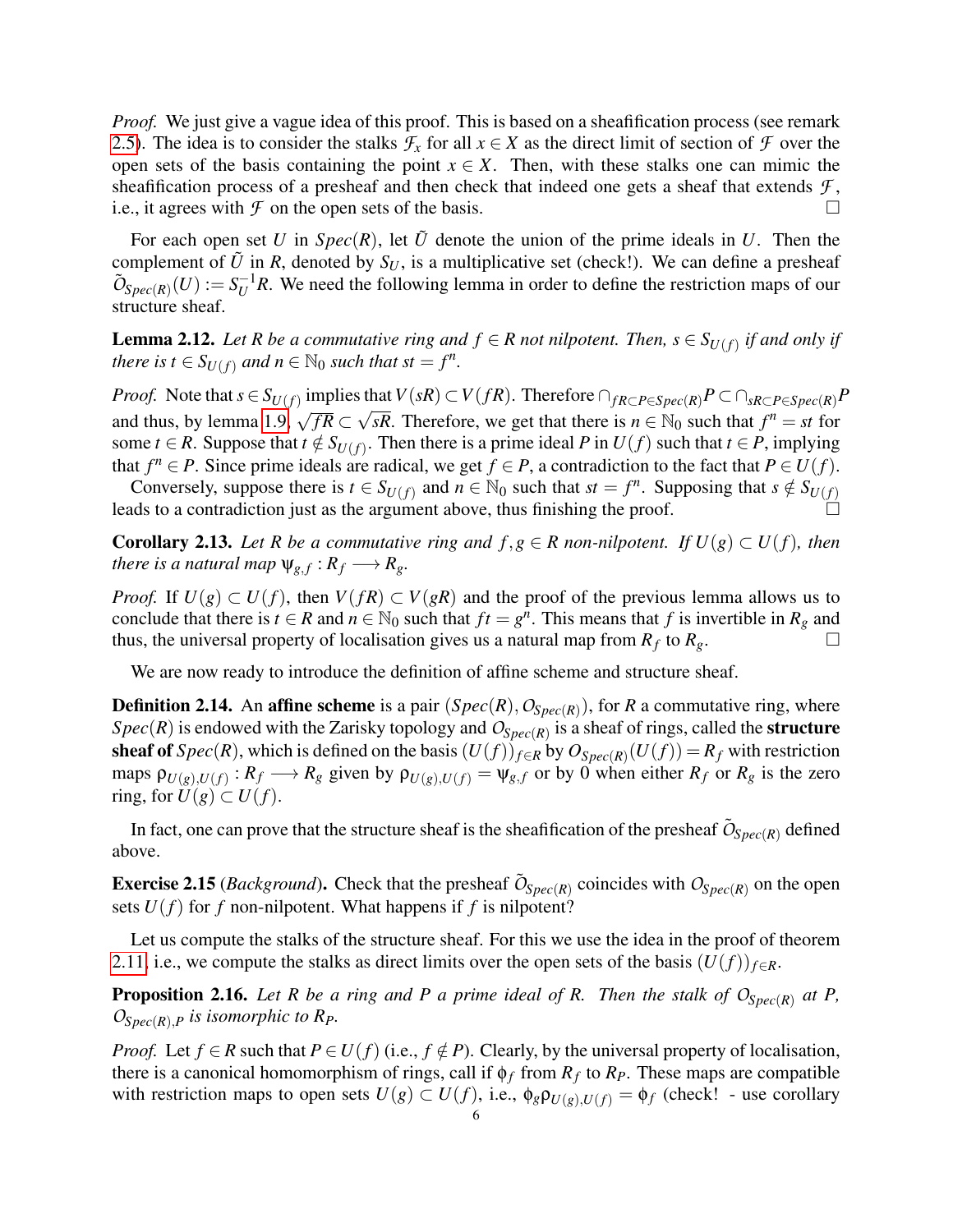[2.13\)](#page-5-0). The universal property of the direct limit (omited in these notes) guarantees, therefore, a ring homomorphism, call it  $\Phi$ , from the stalk  $O_{Spec(R),P}$  to  $R_P$ . We need to prove that  $\Phi$  is surjective and injective. Suppose  $\Phi(s) = 0$ . Then, by definition of direct limit, there is an open neighbourhood of *P*,  $U(f)$ , where  $s = \frac{b}{f}$  $\frac{b}{f^n}$ , for some  $b \in R$  and  $n \in \mathbb{N}_0$ , such that  $\phi_f(\frac{b}{f^n})$  $\frac{b}{f^n}$ ) = 0. This means that there is *t* ∈ *R* \ *P* such that *tb* = 0. But this implies, by corollary [2.13,](#page-5-0) that  $\rho_{U(f) \cap U(f)}(\frac{b}{f'}$  $\frac{b}{f^n}$ ) = 0 and, thus,  $\phi_f(s) = \phi_t(\rho_{U(f) \cap U(t), U(f)}(\frac{b}{f'})$  $(\frac{b}{f^n}) ) = 0.$ 

To check surjectivity, let  $s \in R_P$ , i.e.,  $s = \frac{a}{f}$  $\frac{a}{f}$ . Then, clearly,  $s = \phi_f(\frac{a}{f})$  $\frac{a}{f}$ ) and thus *s* will lie in the image of the direct limit.  $\Box$ 

We now look to examples and try to develop some intuition about the affine schemes in the friendlier atmosphere of algebraic varieties. Let us start by looking at the affine scheme

$$
\mathbb{A}_{\mathbb{C}}^2 = (Spec(\mathbb{C}[X,Y]), O_{Spec(\mathbb{C}[X,Y]})).
$$

It is well-known (check!) that the maximal ideals of  $\mathbb{C}[X, Y]$  are of the form  $\langle X - a, Y - b \rangle$ , where  $a, b \in \mathbb{C}$  (these are the closed points). Therefore the closed points in  $\mathbb{A}^2$  is in bijection with the plane  $\mathbb{C}^2$ . It is a domain and, thus, the zero ideal (0) is a generic point. The Zarisky topology, however, is very different from the usual topology - see for example the next exercises.

**Exercise 2.17** (*Background*). Show that  $\mathbb{Z}^2$  is dense in the Zarisky topology in  $\mathbb{A}_{\mathbb{C}}^2$ .

**Exercise 2.18** (*Background*). Show that any Zarisky-open set in  $Spec(\mathbb{C}[X, Y])$  is not limited in the usual topology, i.e., it is not contained in a ball of finite radius (recall that the norm of a point  $(z, w)$  in  $\mathbb{C}^2$  is given by  $\sqrt{|z|^2 + |w|^2}$ .

Let us look at the affine scheme  $W = (Spec(\mathbb{C}[X,Y]/\langle X\rangle), O_{Spec(\mathbb{C}[X,Y]/\langle X\rangle)})$ . By exercise [1.7](#page-2-1) we know that the maximal ideals of  $\mathbb{C}[X, Y]/\langle X \rangle$  are the maximal ideals of  $\mathbb{C}[X, Y]$  containing  $\langle X \rangle$ , i.e., ideals of the form  $\langle X, Y - b \rangle$  for  $b \in \mathbb{C}$  (the closed points). Note that the closed points are in bijection with the zeros of the polynomial *X* in  $\mathbb{C}^2$ . Therefore, *W* is a *complex line*, i.e., it is isomorphic as a scheme to  $\mathbb{A}^1_{\mathbb{C}}$  (requires proof, which we will omit). The ideal  $\langle X \rangle$  is the generic point. This is an observation that is justified by the following important result. For an ideal *I* of a polynomial ring  $\mathbb{K}[X_1,...,X_n]$  over a field  $\mathbb{K}$ , we will denote by  $\mathcal{Z}(I)$  the set of elements in  $\mathbb{K}^n$  such they are zeros of all polynomials in *I*.

**Theorem 2.19** (Hilbert's Nullstellensatz). Let  $\mathbb K$  *an algebraically closed field, n*  $\in \mathbb N$ , I *an ideal of*  $R = \mathbb{K}[X_1, ..., X_n]$  *and let*  $\pi : R \longrightarrow R/I$  *be the canonical projection. Then there is a bijection between*  $Z(I)$  *and the closed points of Spec*( $R/I$ )*, sending*  $(a_1,...,a_n)$  *to the ideal*  $\langle \pi(X_1 - \pi(Y_1)) \rangle$  $a_1),..., \pi(X_n - a_n)\rangle.$ 

*Proof.* Assume that the set of zeros of *I* is non-empty (this, although not obvious, holds over algebraically closed fields - we omit the proof of this fact). It is enough to prove the theorem for *I* = 0 - the result then follows using exercise [1.7.](#page-2-1) It is clear that an ideal of the form  $\langle X_1 - X_2 \rangle$  $a_1,...,X_n - a_n$  is maximal (check!). Conversely, if *J* is a maximal ideal, by our assumption it has a zero  $(a_1, ..., a_n)$  in  $\mathbb{K}^n$ . Let  $J' = \langle X_1 - a_1, ..., X_n - a_n \rangle$ . If *J'* is not contained in *J*, then  $J' + J = R$  and therefore there are  $f \in J$  and  $g \in J'$  such that  $f + g = 1$ . This is a contradiction since  $f(a_1,...,a_n) = 0 = g(a_1,...,a_n)$ . Therefore  $J' \subset J$  and since  $J'$  is maximal we have  $J' = J$ .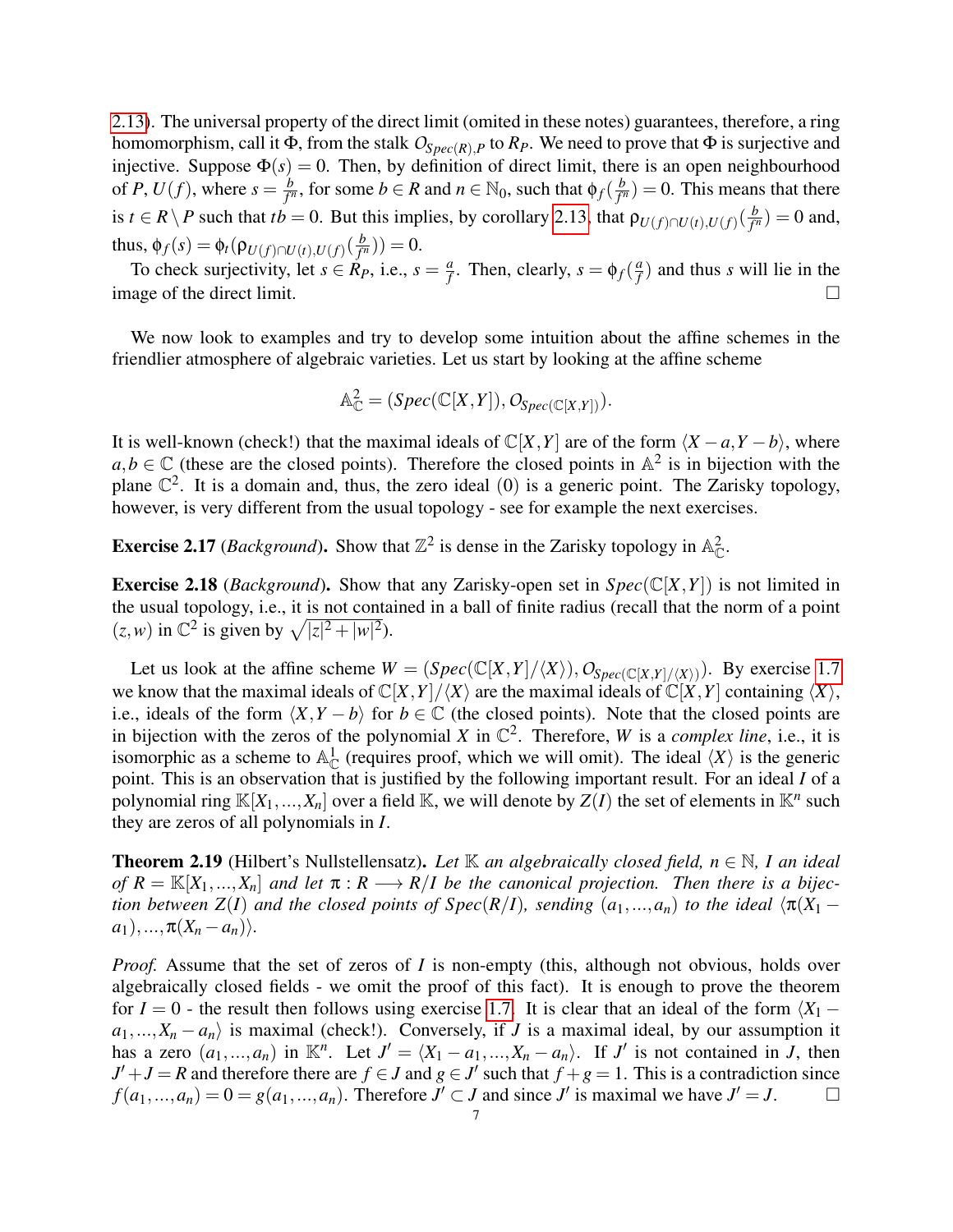Let us now compute some stalks of the structure sheaf. In  $\mathbb{A}^2$ , let  $P = \langle X \rangle$ . By proposition [2.16,](#page-5-1) the stalk  $O_{\mathbb{A}^2,P}$  is the localisation of  $\mathbb{C}[X,Y]_P$ , i.e.,

$$
O_{\mathbb{A}^2,P} = \left\{ \frac{f}{g} : f, g \in \mathbb{C}[X,Y], g(0,a) \neq 0, \forall a \in \mathbb{C} \right\}.
$$

Note that the elements of this ring are the fractions of polynomials whose denominator does not vanish on the zero locus of *P* in the complex plane! This is why we say that the structure sheaf is the sheaf of *regular* functions in algebraic geometry. Continuing with the other example above, the affine scheme *W*, let us compute the stalk at the closed point  $Q = \langle Y - 1 + \langle X \rangle \rangle$ . According to proposition [2.16,](#page-5-1)  $O_{W,Q}$  is the localisation of  $\mathbb{C}[X,Y]/\langle X \rangle$  at *Q*, i.e.,

$$
O_{W,Q} = \left\{ \frac{f}{g} : f, g \in \mathbb{C}[X,Y]/\langle X \rangle, g(1+\langle X \rangle) \neq 0 \right\}.
$$

Again, the same observation. The zero locus of *Q* is a point on the complex line *W*. The rational functions which are regular at that point are precisely those whose denominator does not vanish at that point.

**Exercise 2.20** (*Background*). Let *R* be a commutative ring and let  $X = (Spec(R), O_{Spec(R)})$ . Show that the stalk of the structure sheaf at a closed point is a local ring (i.e., it has a unique maximal ideal). Observe that, if  $R$  is an integral domain, the stalk of the structure sheaf at a generic point is the field of fractions of *R*.

## 3. ORE LOCALISATION

<span id="page-7-0"></span>If *R* is a noncommutative ring and we want to work with *fractions* of the elements of *R* we run into an immediate problem: the fractions must be *1-sided*, i.e., it is diferent to talk about  $s^{-1}x$ or *xs*−<sup>1</sup> . And this is where the fun begins! For the rest of these notes we will work with right fractions, i.e.m fractions of the form *xs*−<sup>1</sup> . We start by making sense of what a ring of fractions is in this context.

**Definition 3.1.** Let *R* be a ring and *S* ⊂ *R* a multiplicative subset of elements of *R* A right ring of **fractions** of *R* with respect to *S* is a ring *Q*, with a homomorphism of rings  $\phi_S : R \longrightarrow Q$  such that

- $\phi_S(s)$  is invertible in *Q* for all  $s \in S$ ;
- every element of *Q* can be written as a product  $\phi_S(x)\phi_S(s)^{-1}$ , where  $x \in R$  and  $s \in S$ ;
- *Ker*( $\phi_S$ ) = {*x* ∈ *R* : ∃*s* ∈ *S* : *xs* = 0}

Note that if the elements of *S* are regular (i.e., elements which are not annihilated neither on the left nor on the right; they are neither left nor right zero divisors), then the last condition just says that the homomorphism is injective (compare with exercise [1.5\)](#page-1-1).

Fixing a side is, however, far from enough as we run into another immediate problem: how to multiply to elements of our desired localised ring? How to calculate *xs*−<sup>1</sup> *yt*−<sup>1</sup> ? A naive, commutative-inspired approach would involve changing the order of  $s^{-1}$  and *y* - but the ring is noncommutative! Also, what does it mean, the middle segment  $s^{-1}y$ , given that we have decided to work with right fractions? All of these problems hint that a multiplicative set will not, in general, suffice to allow a localisation process and indeed right rings of fractions do not always exist. To get a positive answer about existence we need the following key condition.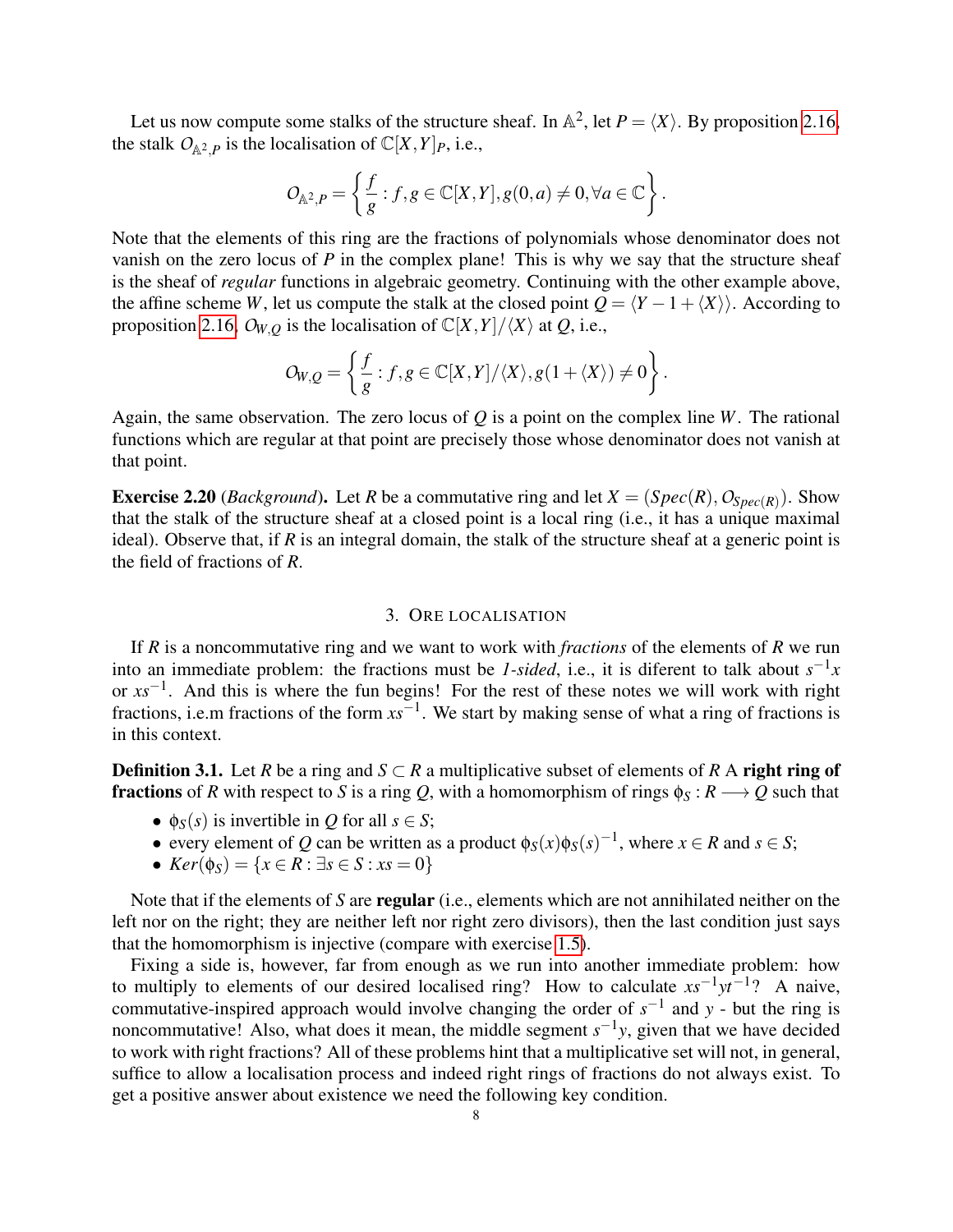Definition 3.2. Let *S* be a multiplicative subset of a ring *R*. We say that *S* is a right Ore set in *R* if, for any  $x \in R$  and  $s \in S$ , there are  $y \in R$  and  $t \in S$  such that  $xt = sy$ . Moreover, *S* is a **right denominator set** in *R* if it is a right Ore set and for all  $x \in R$  and  $s \in S$  such that  $sx = 0$ , then there is  $t \in S$  such that  $xt = 0$ .

The Ore condition is popularly known as *the poor man's commutativity*. It is a commutativeinspired idea, that allows one to change the side of the denominator - aiming at solving the problem explained in the paragraph above.

Recall that, given a right *R*-module *M*, the (right) **annihilator** of an element  $m \in M$ ,  $Ann(m)$  is the set of elements  $x \in R$  such that  $mx = 0$ . The annihilator of *M*,  $Ann(M)$ , is the intersection of all *Ann*(*m*) with  $m \in M$ , i.e., the set of elements  $x \in R$  such that  $Mx = 0$ . It is easy to see that  $Ann(M)$ is always an ideal while  $Ann(m)$ , for  $m \in M$  is, in general, only a right ideal. (check!).

Observe that if *S* contains only regular elements, then *S* is a right denominator set if and only if it is a right Ore set. Moreover, we will mostly be working with noetherian rings and, in that setting, we have the following nice result.

Proposition 3.3. *Let S be a right Ore set in a ring R. If R is noetherian, then S is a denominator set.*

*Proof.* Let  $s \in S$  and  $x \in R$  such that  $sx = 0$ . Since the *R* is noetherian and  $Ann(s^n) \subset Ann(s^{n+1})$ for all  $n \in \mathbb{N}$ , we have that there is an integer  $k \in \mathbb{N}$  such that  $Ann(s^k) = Ann(s^{k+1})$ . Since *S* is a right Ore set, there are  $y \in R$  and  $t \in S$  such that  $xt = s^n y$ . Now,  $s^{n+1}y = sxt = 0$  since  $sx = 0$  and thus  $y \in Ann(s^{n+1}) = Ann(s^n)$ , showing that  $xt = s^n y = 0$ .

<span id="page-8-0"></span>Theorem 3.4. *[Asano, Ore; Gabriel] Let R be a ring and S a multiplicative subset of elements of R. There exists a right ring of fractions of R with respect to S if and only if S is a right denominator set.*

*Proof.* We give some ideas of the proof and we leave some details in the form of exercise. Our strategy is to reduce to a setting in which *S* contains only regular elements, in which case localisation behaves better.

Exercise 3.5 (*Background*). Show that if *R* has a right ring of fractions with respect to *S*, then *S* is a right denominator set.

The other direction is harder. Suppose *S* is a right denominator set. It is easy to check (do it!) that

$$
t_S(R) := \{ x \in R : \exists s \in S : xs = 0 \}
$$

is an ideal of *R*. Let  $\phi$  denote the projection map to the corresponding quotient,  $\tilde{R} = R/t_s(R)$ .

**Exercise 3.6** (*Background*). Show that  $\phi(S)$  is a right denominator set in  $\tilde{R}$ , and that, moreover,  $\phi(S)$  contains only regular elements of  $\tilde{R}$ .

Now we are in the setting we want. Let us show that  $\tilde{R}$  admits a right ring of fractions with respect to  $\phi(S)$ . Let us define an equivalence relation in  $\tilde{R} \times \phi(S)$  as follows:

$$
(x,s) \sim (y,t) \Leftrightarrow \exists z, u \in \overline{R} : sz = tu, xz = yu.
$$

Exercise 3.7 (\*). Check that ∼ is an equivalence relation. Hint: Show that, for all *a*,*b* ∈ *R*, if  $sa = tb$  then  $xa = yb$ .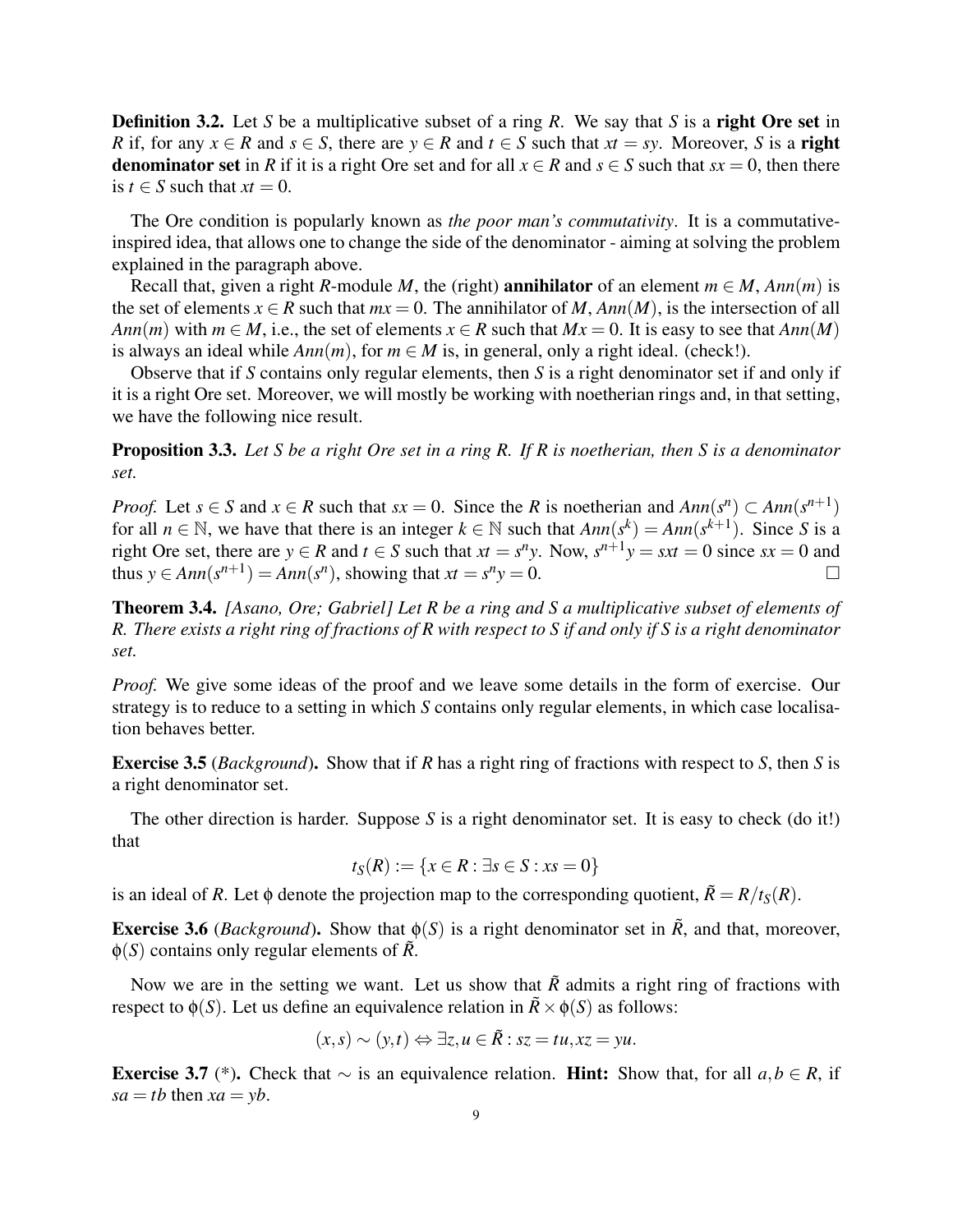Given a pair  $(x, s) \in \tilde{R} \times \phi(S)$ , we will denote by  $xs^{-1}$  the equivalence class in the quotient  $\tilde{R} \times \phi(S)/\sim$  which we will denote by *Q*. We define two operations in *Q*:

$$
+: Q \times Q \longrightarrow Q, \ (xs^{-1}, yt^{-1}) \mapsto (xz + yu)(tu)^{-1}
$$

where  $(z, u) \in \overline{R} \times \phi(S)$  such that  $sz = tu$ , and

$$
\cdot: Q \times Q \longrightarrow Q, \ (xs^{-1}, yt^{-1}) \mapsto xz(tu)^{-1}
$$

where  $(z, u) \in \tilde{R} \times \phi(S)$  such that  $yu = sz$ .

Exercise 3.8 (*Background*). Check that the operations are well-defined and that they endow *Q* with a ring structure. Hint: Use the same hint of the previous exercise.

With these operations it is clear that *Q* is a right ring of fractions of  $\tilde{R}$  with respect to  $\phi(S)$ , in which  $\tilde{R}$  is a subring (check!).

Exercise 3.9 (*Background*). Check that, indeed, *Q* is also a right ring of fractions for *R* with respect to *S*, where the map from *R* to *Q* is the composition of  $\phi$  with the inclusion of  $\tilde{R}$  in *Q*.

 $\Box$ 

The right ring of fractions of *R* with respect to *S* will commonly be denoted by *RS*−<sup>1</sup> . The following proposition states that, indeed, our construction gives us a localisation in the universal sense.

**Proposition 3.10.** *Let*  $\phi$  :  $R \rightarrow Q$  *be a right ring of fractions for R with respect to a right denominator set S. For any ring homomorphism*  $\Psi : R \longrightarrow T$  *such that*  $\Psi(s)$  *is invertible for all s*  $\in$  *S, there is a unique factorisation of*  $\Psi$  *by*  $\phi$ , *i.e., there is a unique ring homomorphism*  $\theta$  :  $Q \rightarrow T$ *such that*  $\Psi = \theta \phi$ *.* 

*Proof.* If it exists,  $\theta$  is uniquely determined since it must be defined by  $\theta(\phi(x)\phi(s)^{-1}) = \psi(x)\psi(s)^{-1}$ for all  $x \in R$ ,  $s \in S$ .

To prove existence, we again reduce to the setting in which *S* contains only regular elements. Let  $r \in \text{Ker}(\phi)$ .

**Exercise 3.11** (*Background*). Show that  $\psi(r) = 0$  and that, therefore, there is  $\tilde{\theta} : \phi(R) \longrightarrow T$  such that  $\Psi = \tilde{\theta}\phi$ .

As in the previous theorem, *Q* is a right ring of fractions of  $\phi(R)$  with respect to  $\phi(S)$  and  $\phi(S)$ contains only regular elements in  $\phi(R)$ . We leave the remainder of the proof as an exercise.

Exercise 3.12 (\*). Show that  $\tilde{\theta}$  extends to a ring homomorphism  $\theta$  as wanted.

 $\Box$ 

Similar results can be obtained, as in the commutative case, for the localisation of modules.

**Definition 3.13.** Let *R* be a ring and *S* ⊂ *R* a right denominator subset of *R* and *M* a right *R*module. Then a module of fractions of *M* with respect to *S* is a right *RS*−<sup>1</sup> -module *MS*−<sup>1</sup> (and, thus, an *R*-module, via the localisation homomorphism  $\phi : R \longrightarrow RS^{-1}$  together with an *R*-module homomorphism  $\psi : M \longrightarrow MS^{-1}$  such that

- every element of  $MS^{-1}$  can be written as a product  $\psi(m)s^{-1}$ , where  $m \in M$  and  $s \in S$ ;
- $Ker(\Psi) = \{m \in M : \exists s \in S : ms = 0\}$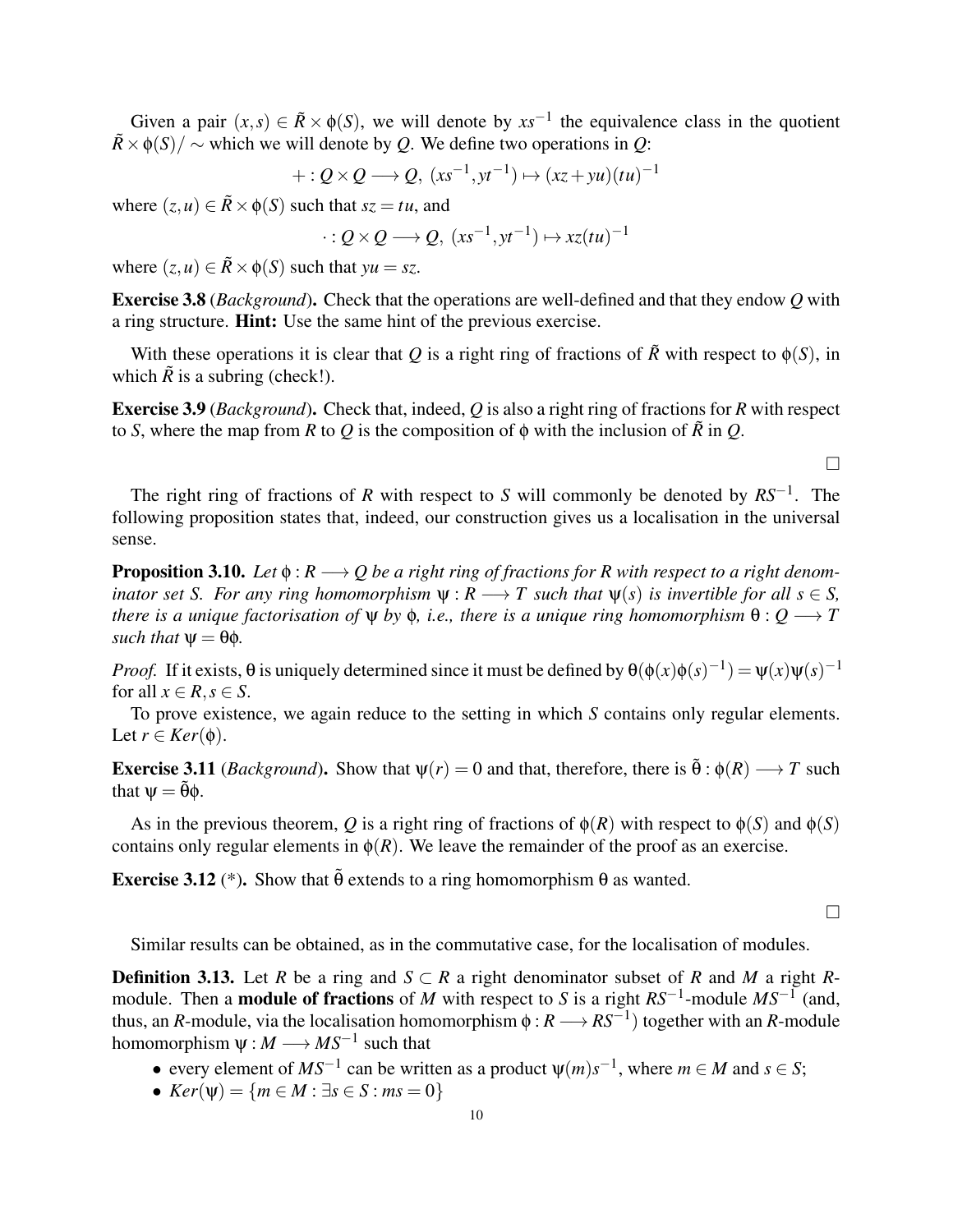The proof of the following theorem mimics the one of theorem [3.4.](#page-8-0)

<span id="page-10-0"></span>Theorem 3.14. *Let R be a ring, S a right denominator set in R and M a right R-module. Then M admits a right module of fractions.*

Also, the right module of fractions satisfies the expected universal property.

Proposition 3.15. *Let R be a ring, S a right denominator subset of R, M a right R-module. For any K* a right  $RS^{-1}$ -module and  $f : M \longrightarrow K$  an R-module homomorphism, f must factor (uniquely) by the canonical map  $\psi : M \longrightarrow MS^{-1}$ .

The following exercises consolidates the material of this section so far and provides an explicit construction of a right module of fractions.

Exercise 3.16 (Background). [Goodearl, Warfield] Let *S* be a right denominator set in a ring *R*, *M* a right *R*-module. Let  $T = End_R(M)$ , view *M* as a  $(T, R)$ -bimodule and consider the ring

$$
U=\left(\begin{array}{cc} T & M \\ 0 & R \end{array}\right).
$$

Show that the set of diagonal matrices

$$
V = \left(\begin{array}{cc} 1 & 0 \\ 0 & S \end{array}\right)
$$

is a right denominator set in *U* and that

$$
K = \left\{ \left( \begin{array}{cc} 0 & m \\ 0 & 0 \end{array} \right) \left( \begin{array}{cc} 1 & 0 \\ 0 & s \end{array} \right)^{-1} : m \in M, s \in S \right\}
$$

is a right ideal of  $UV^{-1}$ . Describe *K* as a right  $RS^{-1}$ -module and show that *K* together with the map  $M \longrightarrow K$  defined by

$$
m \mapsto \left(\begin{array}{cc} 0 & m \\ 0 & 0 \end{array}\right) \left(\begin{array}{cc} 1 & 0 \\ 0 & 1 \end{array}\right)^{-1}
$$

is a module of fractions for *M* with respect to *S*.

The period that followed the discovery of theorem [3.4,](#page-8-0) whose first version is due to Ore in 1931, until the 50's is described by some as a *golden age of classical ring theory*. One could change this to say that it was the Goldie's age of classical ring theory. The following results, which we present without proof due to its lengthy requirements, were proved by Alfred Goldie (often referred to as *The Lord of the Rings*) in the 50's. They have lead to new approaches to the subject, namely the study of orders in noncommutative rings.

Recall that a submodule *N* of a module *M* is said to be essential if *N* intersects nontrivially every nonzero submodule of *M*.

Exercise 3.17 (*Background*). Show that every ideal of a prime ring is essential as a right ideal.

To avoid defining additional terminology, we present the theorems in weaker forms.

Theorem 3.18 (Goldie). *Let R be a prime noetherian ring. Then every essential right ideal of R contains a regular element.*

At a first look this seems a rather unexciting result. But it does have powerful consequences.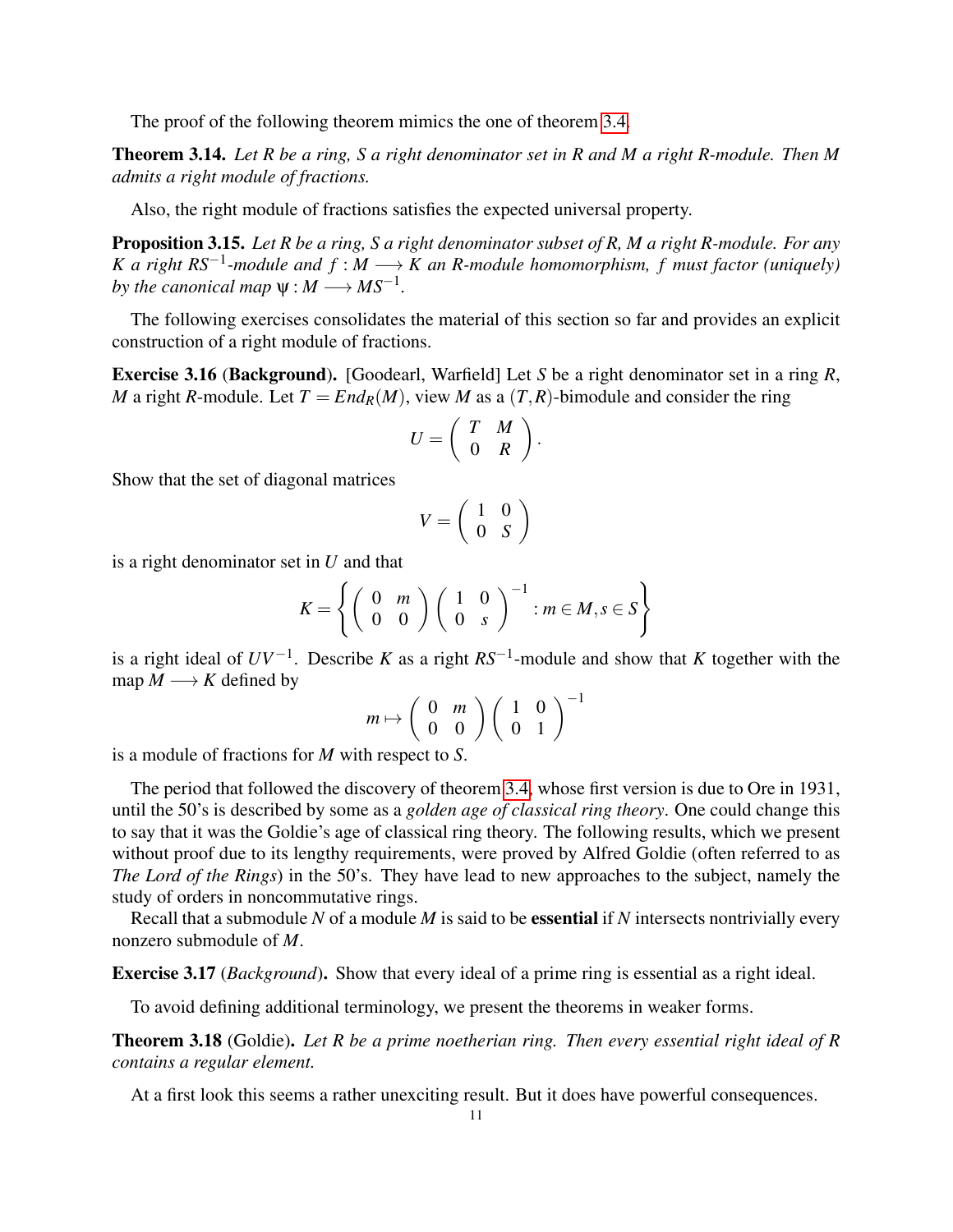Corollary 3.19 (*Goldie*, 1958). *Let R be a prime noetherian ring. Then the set of regular elements S of R is a denominator set and the right ring of fractions RS*−<sup>1</sup> *is a simple artinian ring.*

Note that by Artin-Wedderburn's theory, we know precisely who are the simple artinian rings: they are matrix rings over division rings. This is an amazing result, showing the power of Goldie's theorem.

We finish this section with a few comments on prime ideals.

- (1) In the commutative setting we always have a notion of *RP*, a localisation at a prime *P*. This is done by inverting the elements in the complement of *P*. Note that these elements are regular in the quotient *R*/*P*.
- (2) In the noncommutative setting, if we want to localise at a prime *P*, we need to make sure that some subset of *R* associated with it is a right denominator set. The reasonable analogue to the commutative case is not the complement of *P* (which is not, in general, a multiplicative system! - see definition of prime ideal...) but the set  $C(P)$  formed by the elements *r* ∈ *R* such that *r* + *P* is regular in *R*/*P* (check that *C*(*P*) is, indeed, a multiplicative set). Note that  $C(P) = R \setminus P$  precisely when *P* is completely prime (check!)
- (3)  $C(P)$  is not always a denominator set. For example, let  $R = \mathbb{K} \{X, Y\}$  be the free algebra in two variables over a field  $\mathbb K$  and let *P* be the prime ideal generated by *X*. Of course *P* is completely prime and, therefore,  $C(P) = R \backslash P$ . Of course the right Ore condition is not satisfied by  $C(P)$ : there would have to be some element *t* of  $C(P)$  and  $r \in R$  such that  $Xt = Yr$ , which is clearly impossible in the free algebra.
- (4) Still,  $Spec(R)$  with the Zarisky topology defined as before is a topological space. So, one idea to get noncommutative affine schemes would be to replace localisation at prime ideals by something more general...

# 4. INJECTIVE MODULES

<span id="page-11-0"></span>In this section we start discussing geometric alternatives to the prime spectrum in the noncommutative setting. As we will see, a good such alternative is the injective spectrum, i.e., the set formed by all indecomposable injective modules. Recall that a module is indecomposable if it is not the direct sum of two submodules. Let us start by studying some properties of injective modules, starting by their definition.

Definition 4.1. A module *E* over a ring *R* is said to be injective if, for any pair of *R*-modules *M*, *N* and any *R*-monomorphism  $f : M \longrightarrow N$ , whenever there is a map  $\phi$  from *M* to *E*, there is an extension of it to the whole of  $N$ , i.e., there is a map  $\psi$  such that the diagram below commutes



To check whether a module is injective or not can be, from the definition, quite difficult. Fortunately there exists an easier criterion, proved by Baer, which can be very useful as we will see. It essentially says that we do not need to check that maps to the injective right module are extendable for all injective homomorphism, but rather only for inclusions of right ideals in the ring.

Theorem 4.2 (Baer's criterion). *Let R be a ring and M a right R-module. Then M is injective if and only if, for every right ideal I of R and every*  $f \in Hom_R(I,M)$ *, f extends to a map*  $\tilde{f} \in Hom_R(R,M)$ .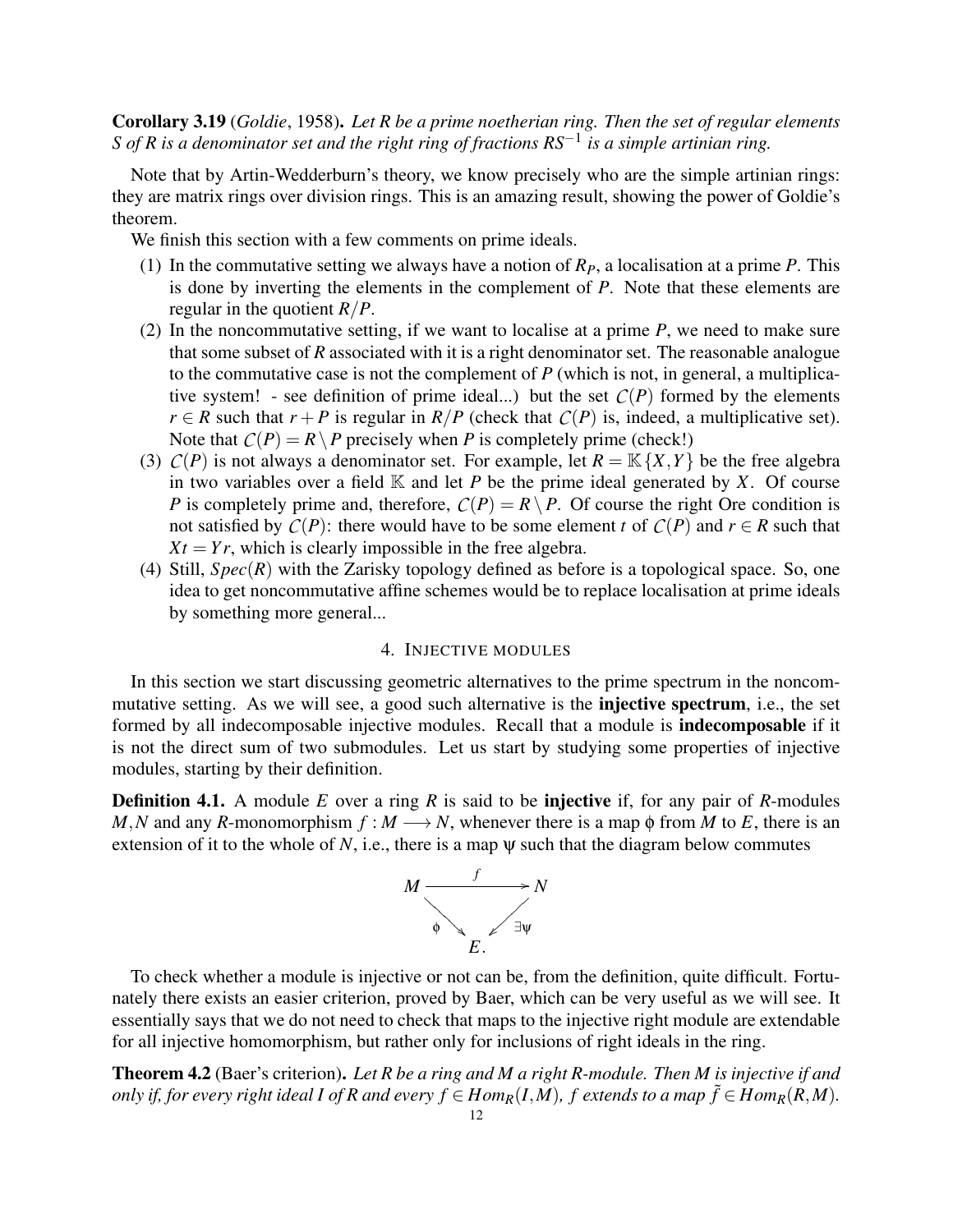*Proof.* We leave it as a (nontrivial) background exercise. Hint: For an inclusion of right *R*-modules  $B \le C$  and a map  $f : B \longrightarrow M$ , consider pairs  $(B_i, f_i)$  where  $B \le B_i \le C$  and  $f_i$  is a homomorphism extending  $f$  and make a suitable use of Zorn's lemma.

The following is a well-known fact about injective modules, the proof of which we omit for brevity.

Theorem 4.3. *For any ring R and any R-module M, there is an injective module E*(*M*) *such that*  $M \leq E(M)$  *is an essential submodule, i.e., M intersects all other nonzero submodules. Moreover, E*(*M*) *is uniquely determined up to isomorphism.*

For a module *M*, the module *E*(*M*) is called the injective hull or the injective envelope of *M*. It is the *smallest* injective module containing *M*.

**Exercise 4.4** (*Needed*). Show that if  $M \leq N$  then  $E(M) \leq E(N)$ .

**Exercise 4.5** (*Background*). Check that  $\mathbb Q$  is the injective envelope of  $\mathbb Z$  in the category of  $\mathbb Z$ modules.

For the remainder of this section, the rings under consideration will be noetherian, unless otherwise stated. Indeed we can characterise the property of being noetherian in terms of injective modules.

Note that it is always true that products, summands and finite sums of injective modules are still injective (check!).

Theorem 4.6 (Papp, Bass). *Let R be a ring. Then R is right noetherian if and only if the direct sum of injective right R-modules is still injective.*

*Proof.* We prove one direction and leave the other as an exercise. Suppose *R* is right noetherian and let  $E = \bigoplus_{i \in I} E_i$  be a direct sum of injective right *R*-modules  $E_i$ . We shall use Baer's criterion to show *E* is injective. Let *J* be a right ideal of *R* and  $f: I \rightarrow E$  a homomorphism. Since *R* is right noetherian, *J* is finitely generated and we let  $x_1, \ldots, x_n$  be a system of generators of *J*. Each  $f(x_k)$ lies in a finite direct sum of  $E_i$ 's and, therefore, so does the image of *J* by *f*. Let  $E^*$  be a finite direct sum of  $E_i$ 's containing the image of f. Since  $E^*$  is a finite sum, it is injective and therefore *f* extends as a homomorphism of right modules  $R \rightarrow E^* \leq E$ , finishing the proof.

For the converse we leave a **hint**: Consider an ascending chain  $(J_i)_{i \in I}$  of right ideals of *R*, define a map of *R*-modules from the union of the chain to the product of the injective hulls  $E(R/I_i)$  and show that the image of this map lies in the direct sum.  $\Box$ 

Over noetherian rings, injective modules have a particularly nice structure.

Theorem 4.7 (Bass, Matlis, Papp). *If R is a noetherian ring then any injective right R-module is a direct sum of indecomposable injective R-modules.*

*Proof.* Let *E* be a nonzero injective right *R*-module and let  $\mathcal{N}$  be a maximal family of independent (i.e., any two elements of the family intersect trivially) nonzero finitely generated submodules of *E*. The direct sum of these objects is essential (check!). Moreover, the family of injective envelopes of the elements in  $\mathcal N$  is independent as well (check!) and thus the direct sum of the injective envelopes is an essential submodule of *E*. Since *R* is noetherian, the direct sum of injective modules is injective and, therefore,  $E$  equals the direct sum of the injective envelopes of the elements in  $\mathcal{N}$ (note that injective homomorphisms with an injective domain always split). Now, each module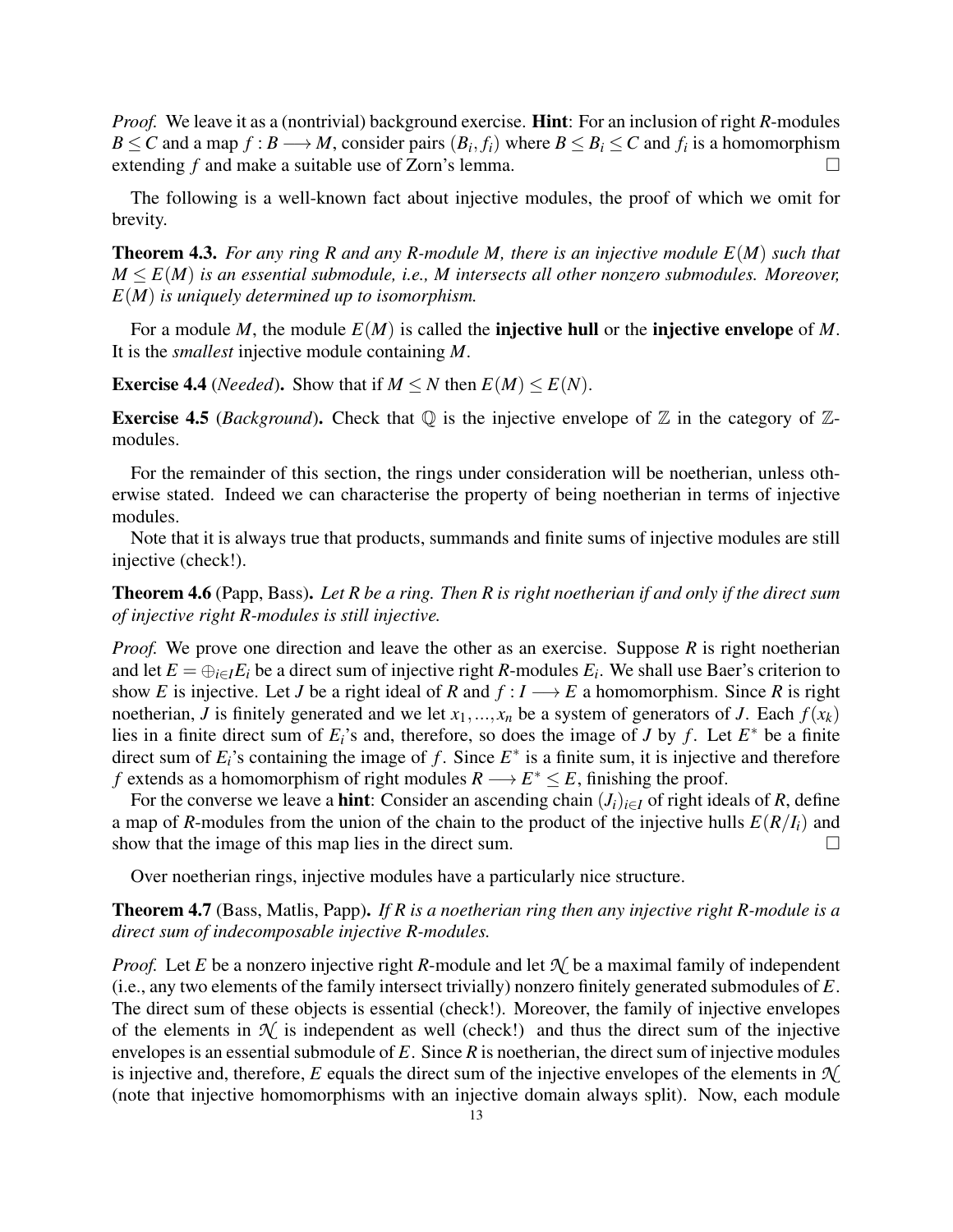$N \in \mathcal{N}$  is noetherian and thus any maximal family of independent nonzero submodules of *N* is finite. Note that each submodule of this family is indecomposable (otherwise it would not be a maximal family) and thus the corresponding injective envelope is an indecomposable submodule of  $E(N)$  (check!). This shows that  $E$  decomposes as a direct sum of indecomposable injective modules, as wanted.  $\Box$ 

We say that a module is **uniform** if all nonzero submodules intersect nontrivially, i.e., all nonzero submodules are essential. It is clear that a uniform module is indecomposable.

<span id="page-13-1"></span>Exercise 4.8 (*Needed*). Let *R* be a ring. Show that every noetherian right *R*-module contains a uniform submodule.

Exercise 4.9 (*Nedded*). Let *R* be a ring and *E* an injective right *R*-module. Show that *U* is uniform if and only if  $E(U)$  is indecomposable.

Definition 4.10. Let *R* be a ring. The set of indecomposable injective right *R*-modules, up to isomorphism, is called the **right injective spectrum of**  $R$  and will be denoted by  $Inj(R)$ .

**Exercise 4.11** (*Needed*). Show that, if *R* is commutative and *M* is an *R*-module, then  $Ann(m)$  = *Ann*( $mR$ ) for all  $m \in M$ .

Lemma 4.12. *Let R be a right noetherian ring and U a uniform right R-module. Then there is a unique prime ideal P of R such that P =*  $Ann(V)$  *for some*  $0 \neq V \leq U$  *and Ann*(*W*)  $\subset P$  *for any*  $W \leq U$ .

*Proof.* Let  $P = Ann(V)$ , for some  $V \leq U$ , be an ideal which is maximal among the annihilators of submodules of *U*. First we prove that *P* is prime. Indeed, suppose  $IJ \subset P$  for some ideals  $I, J \subset R$ . Then  $V I J = 0$  which implies that  $P \subset J \subset Ann(V I)$  and therefore, by maximality of  $P, P = J$  and  $P$ is prime. If *W* is a nonzero submodule of *U* then  $V \cap W \neq 0$  since *U* is uniform and, by maximality of *P*,  $P = Ann(V \cap W)$ . It is clear from this proof that *P* is uniquely determined.

The ideal *P* in the previous lemma is called the assassinator ideal of *U* and we denote it by  $Ass(U).$ 

<span id="page-13-0"></span>Lemma 4.13. *Let R be a noetherian ring, P a prime ideal and U a uniform right R-submodule of*  $R/P$ *. Then*  $Ass(U) = Ass(E(U)) = P$ *.* 

*Proof.* Let  $\tilde{U}$  be the right ideal of *R* containing *P* such that  $\tilde{U}/P = U$ . Then it is clear that  $\tilde{U}x = 0$ implies  $(R\tilde{U}R)(RxR) = 0$  and thus that  $x \in P$ , proving that  $Ann(\tilde{U}) = Ann(U) = P$ . The same argument works for any nonzero submodule of U, showing that  $Ass(U) = P$ . By definition of the assassinator ideal,  $P \subset Ass(E(U))$  and let  $V \leq E(U)$  be such that  $Ann(V) = Ass(E(U))$ . Since *E*(*U*) is uniform, *V* ∩ *U*  $\neq$  0 and since *V* ∩ *U*  $\lt$  *V*, *Ann*(*V* ∩ *U*) = *Ass*(*E*(*U*)). But *V* ∩ *U*  $\lt$  *U* and thus  $Ann(V \cap U) = P$ , finishing the proof.

Exercise 4.14 (*Needed*). Show that for *P* a prime ideal of a commutative ring *R*, *R*/*P* is uniform and thus  $E(R/P)$  is indecomposable (and uniform).

For *R* a noetherian ring, consider the following correspondences:

$$
Spec(R) \longrightarrow Inj(R)
$$
  
\n
$$
\Phi: P \longmapsto E(U)
$$
  
\n14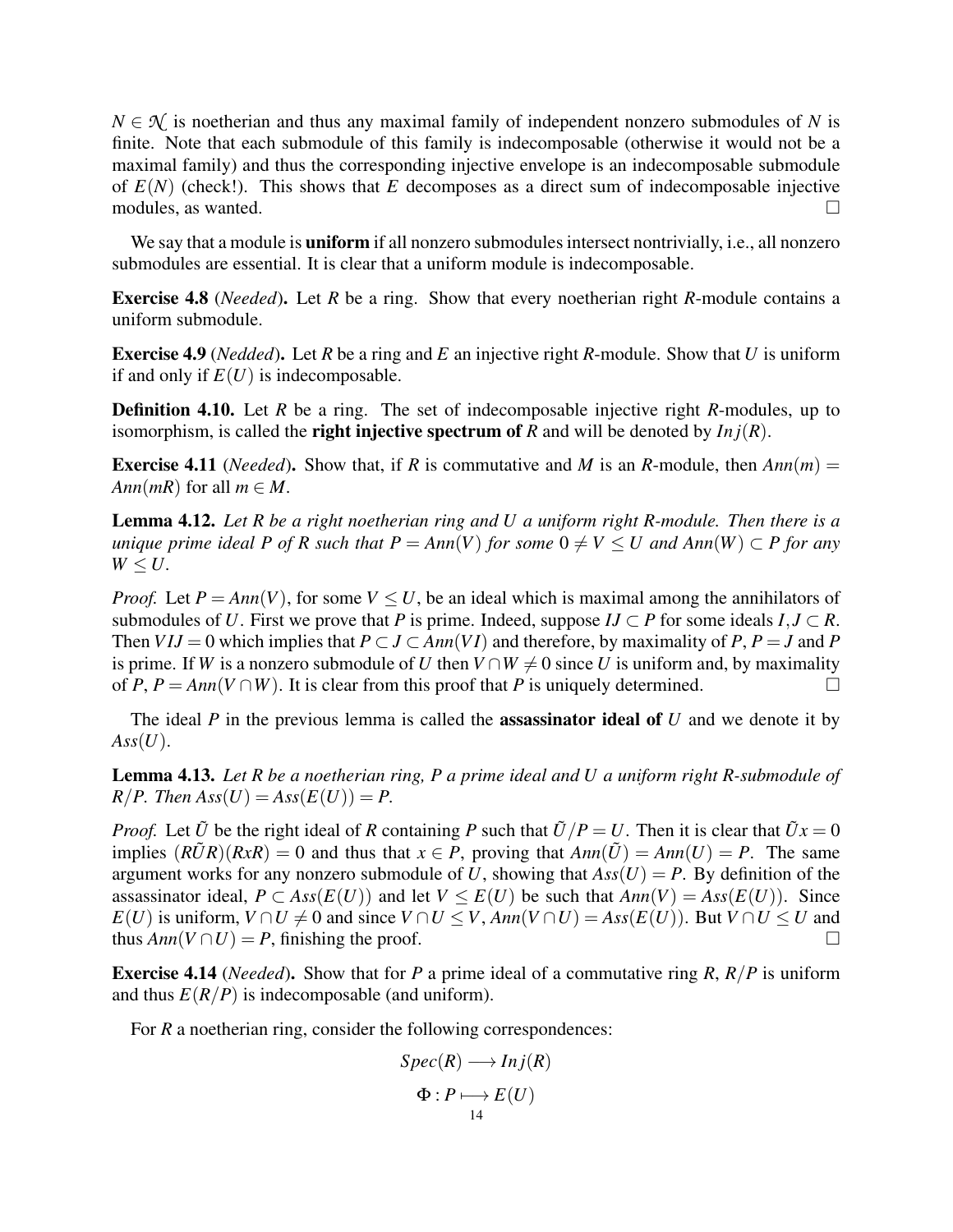where *U* is a uniform right *R*-submodule of *R*/*P*, and

$$
Spec(R) \longleftarrow Inj(R)
$$

$$
Ass(E) \longleftarrow E : \Psi.
$$

*Remark* 4.15*.* Note that, in view of lemma [4.13,](#page-13-0) the correspondence Φ is always injective with the assumption that *R* is noetherian.

If *R* is commutative the following result is easy to prove.

Theorem 4.16 (Matlis). *If R is a commutative Noetherian ring, then there is a bijection between prime ideals of R and indecomposable injective modules over R.*

*Proof.* Let us first show that ΦΨ is the identity. Let *E* be an indecomposable injective module over *R* and let  $P = Ass(E)$  and  $V \le E$  such that  $P = Ann(V)$ . Observe that, for all  $x \in V$ ,  $Ann(xR) = P$ (since it must contain *P*, but *P* is maximal among annihilators of submodules of *E*). Thus we have that  $xR \cong R/P$  as *R*-modules (check!). It is clear that the injective hull of  $xR$  is contained in *E* and therefore it must equal *E*, thus proving that  $E \cong E(R/P)$ .

To prove that ΨΦ is the identity we just use lemma [4.13](#page-13-0) on the uniform module *R*/*P*.

 $\Box$ 

Exercise 4.17. Compute all indecomposable injective modules of *Mod*(Z).

Note that in the proof of the theorem, we used commutativity for the fact that  $R/P$  is uniform (and  $E(R/P)$  is indecomposable). So there is hope that we can generalise this phenomenon to some noncommutative rings. For this effect, we will work with some special class of noetherian rings that, in a sense, are not very far from commutative. This will allow us to get a nice result concerning the prime spectrum.

Definition 4.18. A ring *R* is called right fully bounded if every essential right ideal of *R*/*P* contains a nonzero two-sided ideal, for all prime ideals *P* of *R*.

This is a seemingly odd definition, but it covers a large class of examples. An important one comes from the following proposition.

Proposition 4.19. *Let R be a ring which is finitely generated as a module over its centre, which we assume to be noetherian. Then R is fully bounded noetherian (FBN).*

*Proof.* It is easy to see that *R* is also noetherian (check!). Let *P* be a prime ideal of *R* and *Z* the centre of *R*. Then  $R/P$  is finitely generated over  $S + P/P$  (check!) and therefore we can assume that *R* is prime and we only need to prove right boundedness. Suppose *R* is prime and that  $P = (0)$ and let *E* be an essential right ideal of *R*. By Goldie's theorem, there is a regular element  $c \in E$ and we consider the chain  $Z \subset Z + cZ \subset Z + c^2 Z \subset \dots$  which must stop since *R* is noetherian. Therefore, there is  $n \in \mathbb{N}$  (and we choose it to be minimal) such that  $c^n \in Z + cZ + ... + c^{n-1}Z$ , i.e.,  $c^n = z_0 + cz_1 + c^2z_2 + \dots + c^{n-1}z_{n-1}$ . Since *c* is regular,  $z_0 \neq 0$  (check!) and thus  $z_0 \in cR \cap Z$ . Therefore  $z_0R$  is a two-sided ideal contained in *E*.

Example 4.20. Any finite dimensional algebra over a field is fully bounded noetherian!

**Theorem 4.21.** Let R be an FBN ring. Then the correspondence  $\Psi : Inj(R) \longrightarrow Spec(R), E \mapsto$ *Ass*(*E*) *is a bijection.*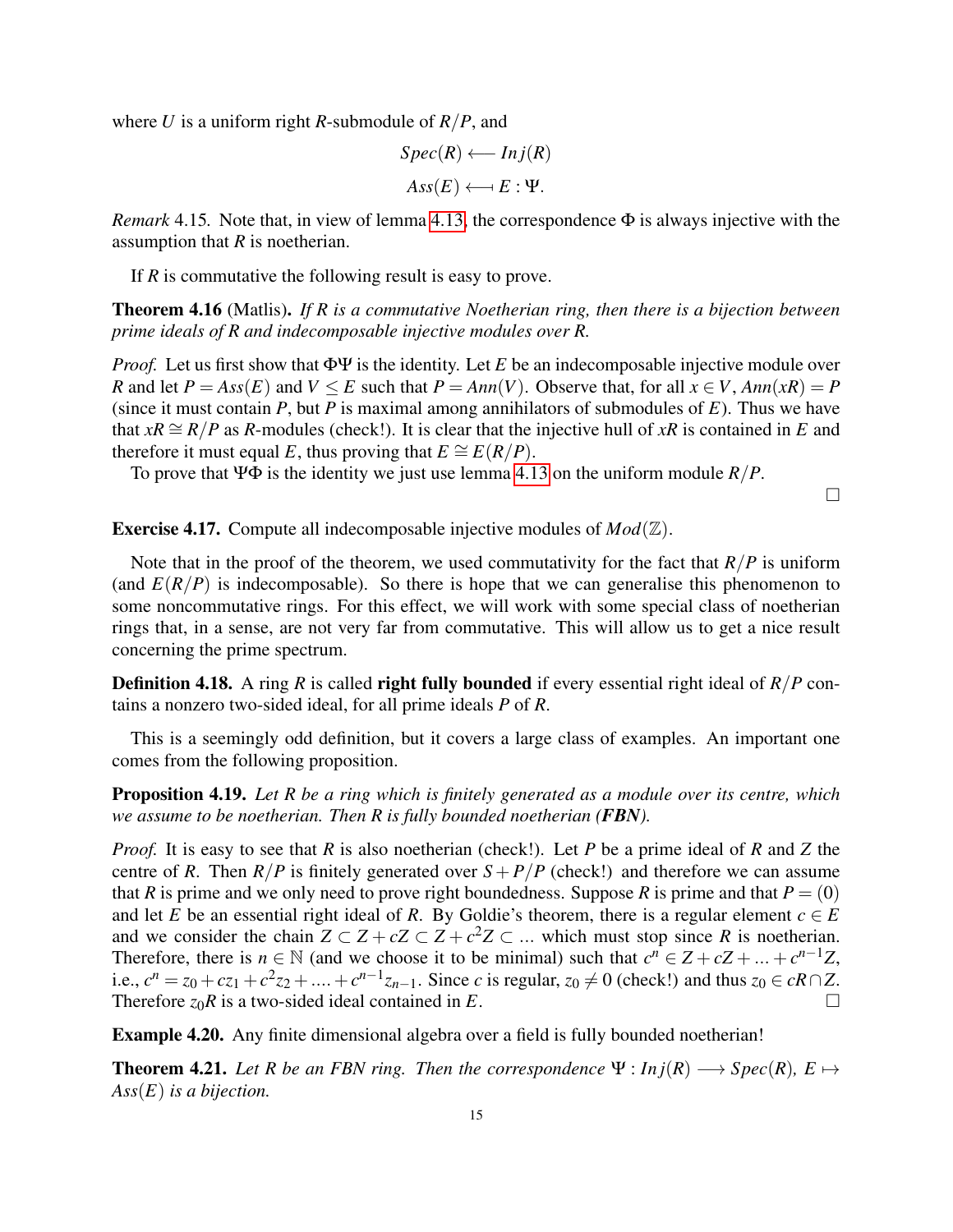*Proof.* We present just a sketch of the proof. Let  $P = Ass(E)$  and let *U* be a uniform right *R*submodule of  $R/P$  (which exists by exercise [4.8\)](#page-13-1). We will show  $E(U) = E$  and, for this, it is enough to show that  $U$  is isomorphic to a submodule of  $E$  (since  $E$  is indecomposable). Let *V*  $\leq$  *E* be such that *P* = *Ann*(*V*) and consider a finitely generated submodule *M*  $\leq$  *V*. Clearly *M* is a uniform *R*-module with  $Ann(M) = P$ . We will use the following fact about *M* without proof (relying heavily on the fact that  $R/P$  is a prime noetherian ring and that *M* is an  $R/P$ -module with zero annihilator).

**Fact:** *M* is not annihilated by any element in  $C(P)$  and, as a consequence, every uniform right ideal of *R*/*P* is isomorphic to a submodule of *M*.

Using this fact, we see that *U* is isomorphic to a submodule of *M*, thus proving that *P* determines *E*. To finish the proof we use lemma [4.13](#page-13-0) and the existence of uniform submodules for noetherian modules.  $\Box$ 

Exercise 4.22 (*Background*). Make this bijection explicit for the path algebra over a field K of the linearly ordered quiver *An*.

*Remark* 4.23*.* The converse of the above theorem is also true, i.e., for a noetherian ring *R*, if the correspondences are bijections, then *R* is fully right bounded. This means FBN rings are *as far as we can go* in a noncommutative context while still keeping a *large* prime spectrum...

#### 5. TORSION THEORIES AND LOCALISATION

<span id="page-15-0"></span>In this section we introduce the language of torsion theories in the category of *R*-modules, for a ring *R*, and explore how this notion relates with some properties of localisation.

The notion of torsion theory is motivated by the following example.

**Example 5.1.** In the category of abelian groups (or  $\mathbb{Z}$ -modules), there is a classical notion of torsion. An element *g* of a group *G* is torsion if there is  $n \in \mathbb{Z}$  such that  $ng = 0$ . It is easy to see (check!) that the torsion elements form a subgroup of *G*, call it  $\tau(G)$ , and that  $G/\tau(G)$  does not have any nonzero torsion elements, i.e., it is torsion-free.

More generally, if *R* is a commutative ring and *M* is a *R*-module, an element  $m \in M$  is classically said to be torsion if it is annihilated by some element of *R*, i.e., there is  $r \in R$  such that  $rm = 0$ . Similarly, the set of torsion elements is a submodule of *M* and the respective quotient has no nonzero torsion elements (check!).

We now define torsion theory.

**Definition 5.2.** Let *R* be a ring and  $Mod(R)$  its category of right modules. A pair of full subcategories  $(T, \mathcal{F})$  of  $Mod(R)$  is said to be a **torsion theory** if:

(1) Hom $(T, F) = 0$ , for all  $T \in \mathcal{T}$  and  $F \in \mathcal{F}$ ,

(2) For all  $M \in Mod(R)$  there is an exact sequence

$$
0\longrightarrow \tau(M)\longrightarrow M\longrightarrow M/\tau(M)\longrightarrow 0
$$

where  $\tau(M) \in \mathcal{T}$  and  $M/\tau(M) \in \mathcal{F}$ . We call  $\mathcal{T}$  the torsion class and  $\mathcal{F}$  the torsion-free class. A torsion theory is hereditary if the torsion class is closed under submodules.

The association  $M \mapsto \tau(M)$  with respect to a fixed torsion pair  $(\mathcal{T}, \mathcal{F})$  is functorial (check!). This functor associates to an object *M* of  $Mod(R)$  the maximal submodule of *M* that lies in  $T$ .

We can characterise the subcategories  $\mathcal T$  which are torsion classes in  $Mod(R)$ .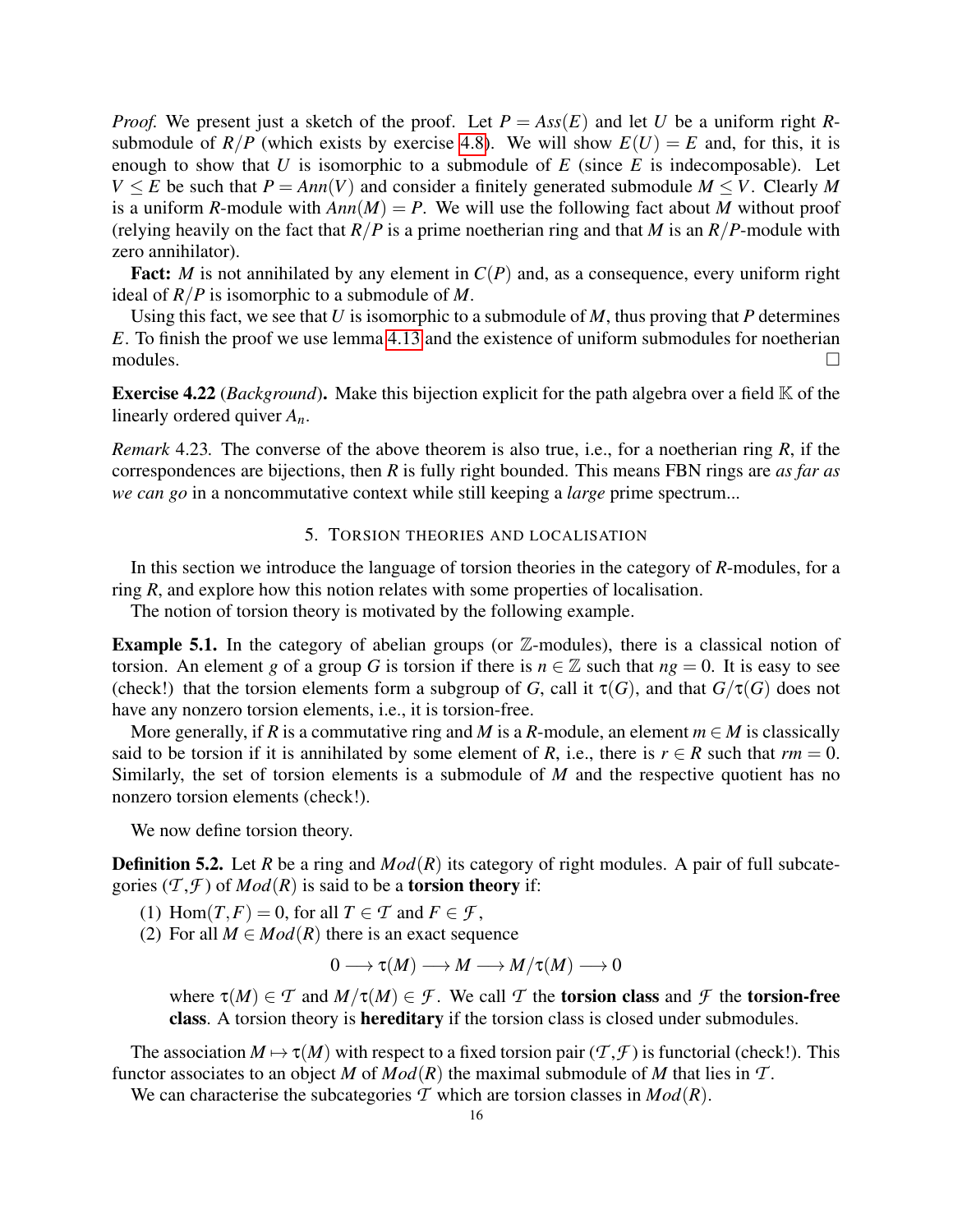Proposition 5.3. *A full subcategory T of Mod*(*R*) *is a torsion class if and only if T is closed under homomorphic images, direct sums and extensions.*

*Proof.* If T is a torsion class, it clearly satisfies the desired properties (check!). Suppose now that  $T$  is closed under extensions, images and direct sums. Define  $\mathcal F$  as the set of modules  $F$  in *Mod*(*R*) such that, for any  $T \in \mathcal{T}$ , Hom(*T*,*F*) = 0. For  $M \in Mod(R)$ , let  $\tau(M)$  be the sum of all submodules of *M* lying in *T*. Let *f* be a map from an object  $T \in T$  to  $M/\tau(M)$ . We will show that this map is zero and, thus,  $M/\tau(M) \in \mathcal{F}$ . It is easy to see (but check!), there is  $N \leq M$ , such that

$$
0 \longrightarrow \tau(M) \longrightarrow N \longrightarrow \text{im}(f) \longrightarrow 0
$$

is an exact sequence. Since  $\mathcal T$  is closed under quotients,  $\text{im}(f)$  lies in  $\mathcal T$  and since it is closed under extensions, so does *N*. But, by definition of  $\tau(M)$ ,  $N \subset \tau(M)$  and, therefore,  $\tau(M) \cong N$ . Hence,  $im(f) = 0$  thus finishing the proof.

<span id="page-16-0"></span>Exercise 5.4. [*Needed*] Find and prove a dual statement, characterising torsion-free classes in *Mod*(*R*).

**Definition 5.5.** A torsion theory (or its torsion class) in  $Mod(R)$  is said to be **cogenerated by an injective object** *E* if the torsion objects are precisely those *M* satisfying  $Hom_{Gr(R)}(M, E) = 0$ . We denote this torsion class by *T<sup>E</sup>*

<span id="page-16-1"></span>Exercise 5.6. [*Needed*] Show that a torsion theory cogenerated by an injective object is hereditary. Also, observe that a torsion theory is hereditary if and only if the torsion-free class is closed under taking injective envelopes.

Indeed, the phonomenon of the previous exercise has a converse.

Proposition 5.7. *Let R be a ring. A torsion theory in Mod*(*R*) *is hereditary if and only if it is cogenerated by an injective module.*

*Proof.* Suppose  $(T, \mathcal{F})$  is a torsion theory in *Mod*(*R*) and let  $E = \prod E(R/I)$ , where the product runs over all right ideals  $I \triangleleft R$  such that  $R/I \in \mathcal{F}$ . Clearly, *E* is a torsion-free module (check exercises [5.4](#page-16-0) and [5.6\)](#page-16-1) and  $\mathcal{T} \subset \mathcal{T}_E$  (check!). Now if  $M \notin \mathcal{T}$  then there is a cyclic submodule (i.e., generated by one element)  $C \leq M$  and a nonzero homomorphism  $\alpha : C \longrightarrow F$  to a torsionfree module *F* (check!). Then the image of  $\alpha$  is cyclic and torsion-free, thus there is a nonzero homomorphism  $C \longrightarrow E$  (check!), which can be extended to *M* since *E* is injective. Therefore,  $\mathcal{T} = \mathcal{T}_E$ .

For a right ideal *J* of a ring *R* we will use the notation  $J \triangleleft_r R$  and, given  $r \in R$  we define a right ideal  $r^{-1}J$  as follows

$$
r^{-1}J := \{ a \in R : ra \in J \}.
$$

As we will see, hereditary torsion theories in *Mod*(*R*) are intimately related with certain *topological structures* on the ring *R*. The following key concept will be used throughout the rest of these lecture notes.

**Definition 5.8.** A right Gabriel filter in a ring *R* is a set of right ideals  $\mathbb{L}$  satisfying the following properties:

(1) If  $I \in \mathbb{L}$  and  $I \subset J$ , then  $J \in \mathbb{L}$ ; (2) If  $I, J \in \mathbb{L}$ , then  $I \cap J \in \mathbb{L}$ ;

(3) If  $I \in \mathbb{L}$  and  $x \in R$ , then  $x^{-1}I \in \mathbb{L}$ ;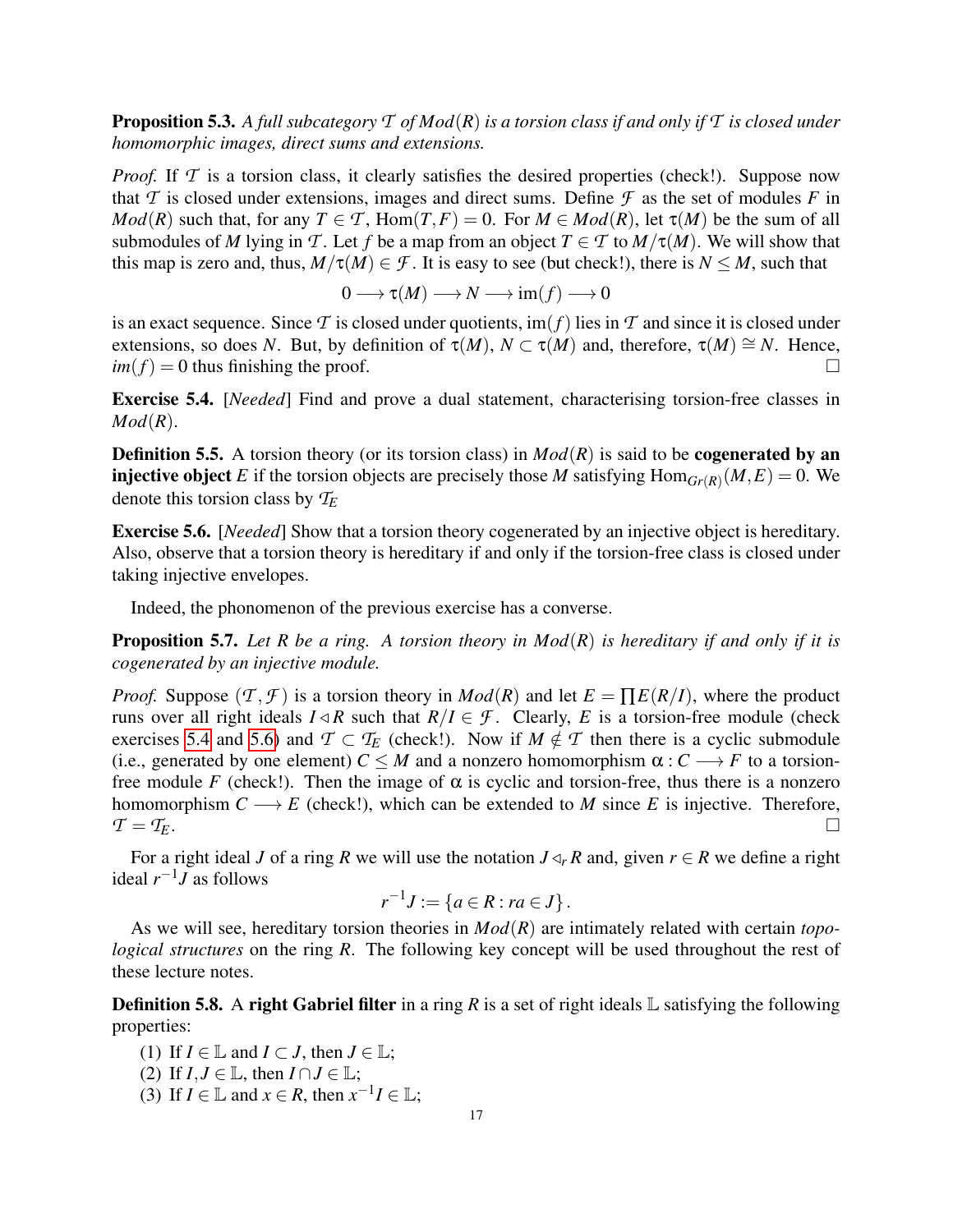(4) If  $I \triangleleft r$  *R* and there is  $J \in \mathbb{L}$  such that  $j^{-1}I \in \mathbb{L}$  for all  $j \in J$ , then  $I \in \mathbb{L}$ .

**Exercise 5.9 (Background).** Suppose  $\mathbb{L}$  is a right Gabriel filter in a ring *R*. Show that if  $I \in \mathbb{L}$  and  $J \in \mathbb{L}$  then  $IJ \in \mathbb{L}$ .

<span id="page-17-0"></span>Theorem 5.10. *There is a bijection between hereditary torsion theories in Mod*(*R*) *and right Gabriel filters in R.*

*Proof.* We give explicit bijections and we leave to the reader to check all the axioms.

Given a right Gabriel filter  $\mathbb L$  we define a hereditary torsion class

$$
\mathcal{T}_{\mathbb{L}} := \{ M \in Mod(R) : Ann(x) \in \mathbb{L}, \forall x \in M \},\
$$

and given a hereditary torsion class we define a right Gabriel filter by

$$
\mathbb{L}_\mathcal{T}:=\left\{I\triangleleft_rR:R/I\in\mathcal{T}\right\}.
$$

We leave as a (nontrivial) exercise to check that these correspondences are well-defined and that, indeed, they are inverse to each other.

Let *R* be a, not necessarily commutative, noetherian ring. Recall that, for a prime ideal *P* we define  $C(P)$  to be the set of regular elements modulo P, i.e., the set of elements x of R such that *x*+*P* is neither left nor right zero divisor in *R*/*P*. If *R* is commutative then  $C(P) = R \setminus P$ .

The following lemma proves a useful criterion for modules to be torsion with respect to the torsion theory cogenerated by an injective object.

<span id="page-17-2"></span>Lemma 5.11. *Given right modules M and N over a ring R, the following conditions are equivalent:*

- $(1)$   $Hom_R(M, E(N)) = 0;$
- $(2)$   $\forall m \in M$ ,  $\forall n \in N \setminus 0$ ,  $\exists r \in R$ :  $mr = 0 \land nr \neq 0$ .

*Proof.* Suppose  $Hom_R(M, E(N)) \neq 0$ . Let  $\alpha$  be one of its nonzero elements. Choose  $u \in M$  such that  $\alpha(u) \neq 0$ . Now, *N* is an essential submodule of  $E(N)$ , and thus there is  $x \in R$  such that  $0 \neq \alpha(u)x = \alpha(ux) \in N$ . If we choose  $m = ux$  and  $n = \alpha(ux)$ , then clearly, given  $r \in R$ , if  $mr = 0$ then  $nr = 0$ .

Suppose now that (2) is false, i.e., there are  $m \in M$  and  $n \in N \setminus \{0\}$  such that for all  $r \in R$ , if  $mr = 0$  then  $nr = 0$ . Then, there is a well defined nonzero homomorphism

$$
mR \longrightarrow N, mr \mapsto nr.
$$

Since *E*(*N*) is an injective right *R*-module, we can find a nonzero homomorphism from *M* to  $E(N)$ .

As a corollary we have, for commutative rings, a clear connection between zero localisation and torsion theories.

<span id="page-17-1"></span>**Corollary 5.12.** Let R be a commutative ring, P a prime ideal in R and  $S = R \setminus P$ . Given M an *R*-module then  $S^{-1}M = 0$  if and only if  $Hom_R(M, E(R/P)) = 0$ , i.e.,  $M_P = 0$  if and only if M is *torsion with respect to the torsion theory cogenerated by*  $E(R/P)$ *.* 

*Proof.* This follows from the fact  $S^{-1}M = 0$  is equivalent, by definition of commutative localisation, to condition (2) of the above lemma where  $N = R/P$ .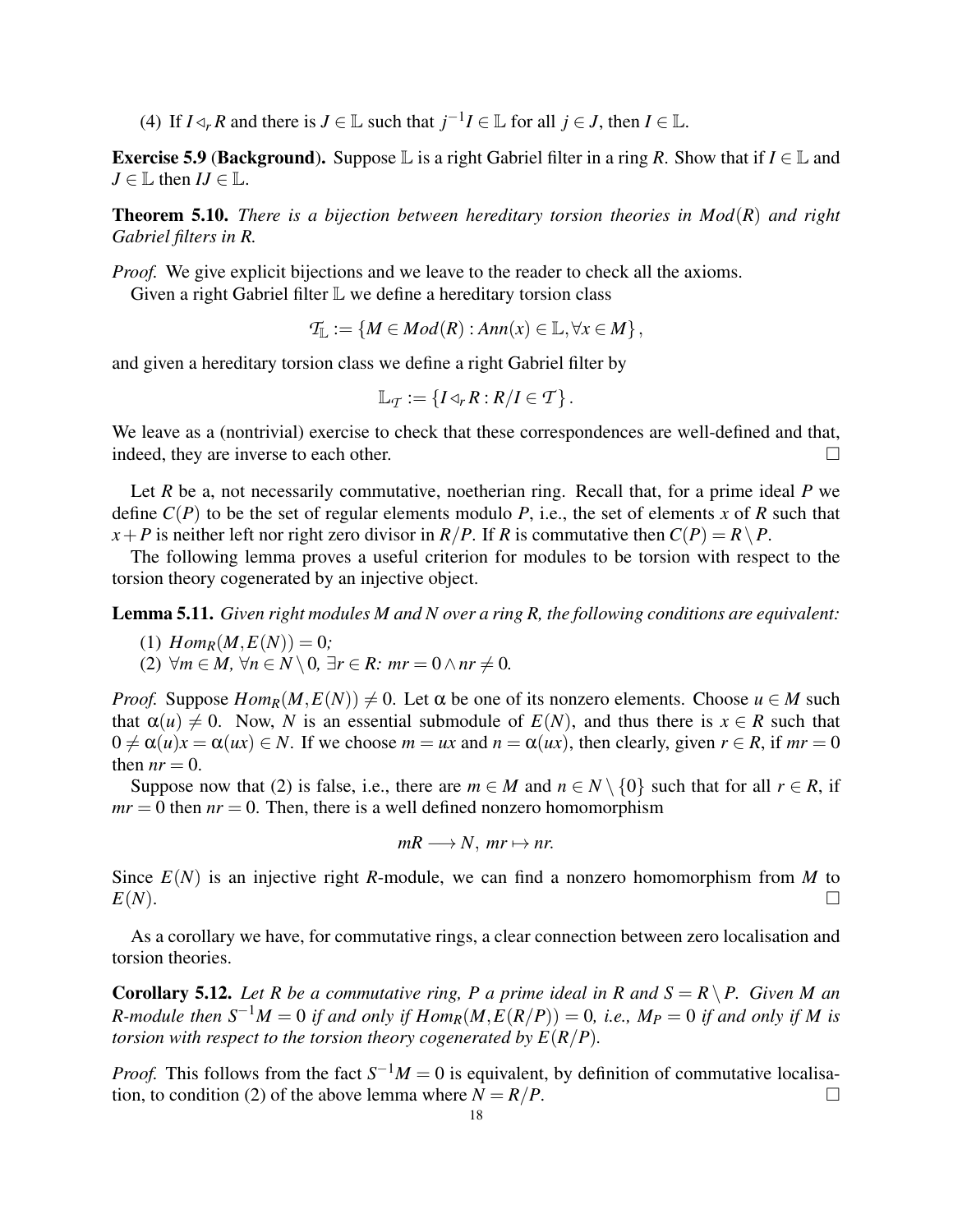Our goal for this section is to prove a similar result for noncommutative noetherian rings. We face, however, an immediate problem: the localisation at a prime ideal may not be defined, as we have seen on section 3. Our approach is to make sense of what zero localisation means without actually localising the module. This can be done by using Gabriel filters and torsion theories.

Thus, for a prime ideal *P* of a commutative ring *R*, we have that

$$
\mathcal{T}_{E(R/P)} := \{ M \in Mod(R) : Hom_R(M, E(R/P)) = 0 \} = \{ M \in Mod(R) : M_P = 0 \}
$$

is a hereditary torsion class. By theorem [5.10,](#page-17-0) the associated right Gabriel filter can be written in the following two ways

$$
\mathbb{L}_{\mathcal{T}_{E(R/P)}} = \{ I \triangleleft_r R : Hom_R(R/I, E(R/P)) = 0 \} = \{ I \triangleleft_r R : (M/I)_P = 0 \}.
$$

What exactly does it mean  $(R/I)_P = 0$ ? It means that for all  $x + I \in R/I$ , there is  $s \in R \setminus P$  such that *xs*  $\in$  *I* or, equivalently, that for all  $x \in R$ ,  $x^{-1}I \cap R \setminus P \neq \emptyset$ . This is, in fact, a quite general phenomenon.

Exercise 5.13 (*Needed*). Let *R* be a ring and *S* a multiplicative set in *R*. Show that

$$
\mathbb{L}_S := \left\{ I \triangleleft_r R : x^{-1} I \cap S \neq \emptyset, \forall x \in R \right\}
$$

is a right Gabriel filter.

If  $S = C(P)$  for some homogeneous prime ideal P, then we denote the filter by  $\mathbb{L}_P$ . We say that a module *M* is torsion with respect to a multiplicative set *S* if *M* belongs to the torsion class associated with L*S*.

Note that, by the previous section, given a ring *R* and a prime ideal *P*,  $E(R/P)$  is a direct sum of copies of a single indecomposable injective *R*-module *E*, namely the injective hull of a uniform submodule of  $R/P$ . It is clear, therefore, that the torsion theory cogenerated by  $E(R/P)$  is the same as the one cogenerated by *E* (check!).

**Proposition 5.14.** Let R be a noetherian ring and M a right R-module. Then  $J \in \mathbb{L}_{E(M)}$  if and only  $if m(r^{-1}J) \neq 0$  *for all*  $m \in M \setminus \{0\}, r \in R$ .

*Proof.* Note that  $J \in L_{E(M)}$  if and only if, for every cyclic submodule *C* of  $R/J$ ,  $Hom_R(C, E(M)) =$ 0 (check!). Now, it is easy to see (check!) that *C* is isomorphic to  $R/x^{-1}J$  for some  $x \in R$  (where  $x + I$  is a generator for *C*). Now, of course,  $Hom_R(R/x^{-1}J, M) = 0$  if and only if, for all  $m \in M$ ,  $mx^{-1}J \neq 0$  (check!).

The noncommutative version of corollary [5.12](#page-17-1) is the following.

Theorem 5.15. *[Lambek-Michler, 1971] Let P be a prime ideal of a noetherian ring R and let M be a right R-module. Then M is torsion with respect to C*(*P*) *if and only if M is torsion with respect to the torsion theory associated to*  $E(R/P)$ *.* 

*Proof.* We will prove that the Gabriel filters of both torsion theories coincide (and this is enough by theorem [5.10\)](#page-17-0). Suppose also that  $J \in \mathbb{L}_{E(R/P)}$ , i.e.,  $J \triangleleft_r R$ :  $Hom_R(R/J, E(R/P)) = 0$ . By lemma [5.11,](#page-17-2) for any choice of  $x \in R$  and  $0 \neq u \in R/P$ , there is a choice of  $r \in R$  such that  $xr \in J$  and  $ur \neq 0$ (in particular,  $r \notin P$ ). Thus, we conclude that for all  $x \in R$ ,  $x^{-1}J$  is not contained in *P*, meaning that  $(x^{-1}J + P)/P \triangleleft_r R/P$  is nonzero. We will prove that  $(x^{-1}J + P)/P$  is an essential right ideal in the prime noetherian ring *R*/*P* and thus, by Goldie's theorem, we have that  $(x^{-1}J + P)/P$  has a regular element concluding that, for all  $x \in R$ ,  $x^{-1}J \cap C(P) \neq \emptyset$  - meaning that  $J \in \mathbb{L}_P$ .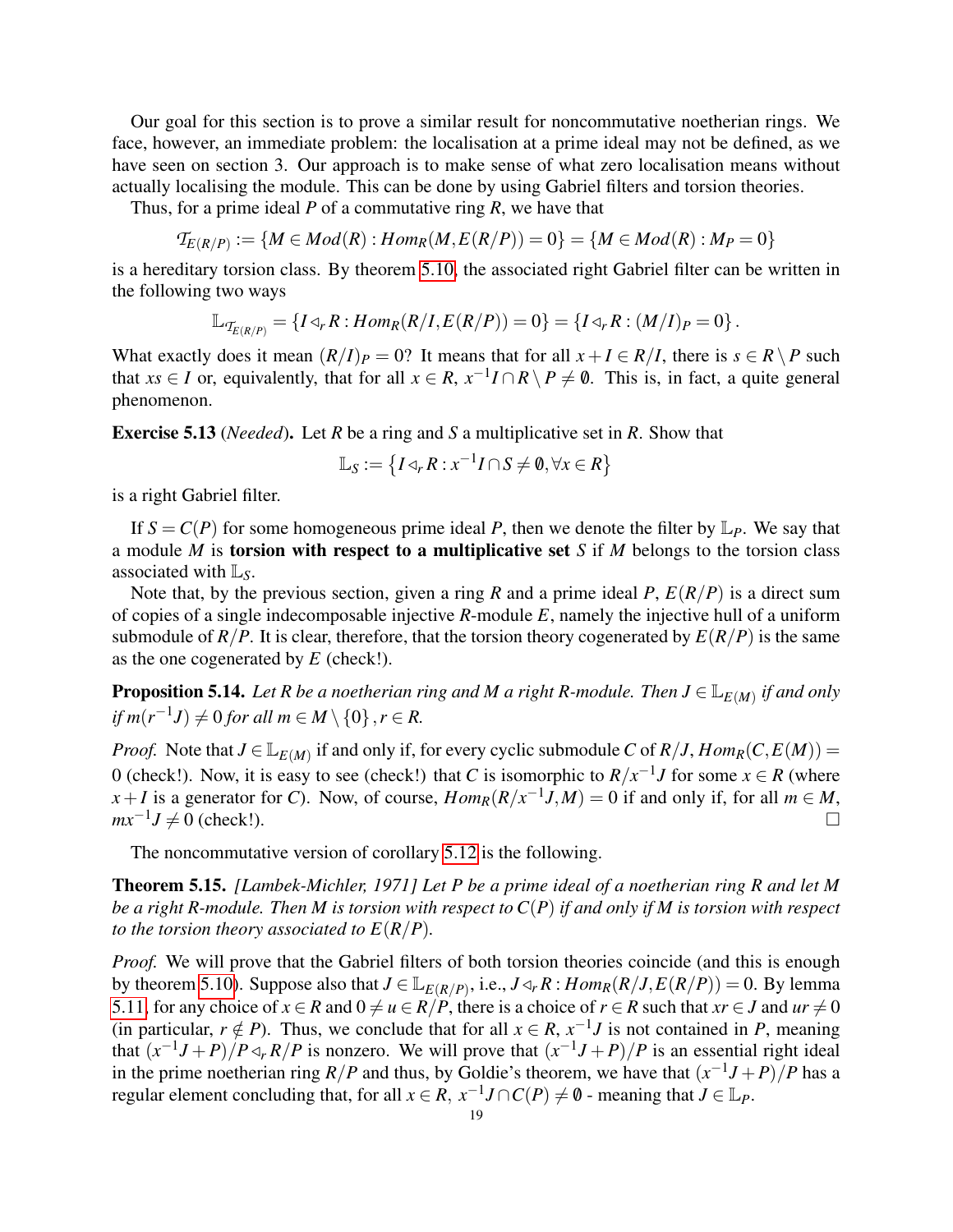First we observe that  $x^{-1}J + P \in \mathbb{L}_{E(R/P)}$ . This follows from the axioms of Gabriel filter, since  $x^{-1}J \in \mathbb{L}_{E(R/P)}$  and  $x^{-1}J \subset x^{-1}J + P$ . Therefore,  $Hom_R(R/(x^{-1}J + P), E(R/P)) = 0$ . If  $(x^{-1}J + P)$ *P*)/*P* is not essential as a right ideal of *R*/*P*, then there is a non-trivial right ideal *I*/*P* of *R*/*P* disjoint from  $(x^{-1}J + P)/P$ . This implies that there must be an element of *R*/*P* annihilating  $(x^{-1}J + P)/P$ on the left (check!).By proposition, this means that  $(R/P)/((x^{-1}J+P)/P) \cong R/(x^{-1}J+P)$  is not torsion with respect to  $E(R/P)$ , which is a contradiction.

Conversely, suppose  $J \in \mathbb{L}_P$  and let  $a, b \in R$ ,  $b \notin P$ . By hypothesis,  $a^{-1}J \cap C(P) \neq \emptyset$ . Let *z* be one of its elements. Then, clearly,  $az \in J$  and  $bz \notin P$ . Again, by lemma [5.11,](#page-17-2) the result follows.  $\square$ 

# 6. GABRIEL LOCALISATION

<span id="page-19-0"></span>In this section we will defined a process of localisation that depends only on the existence of a right Gabriel filter on the ring *R*. Moreover, we will show that this strictly generalises Ore localisation. Note that a right Gabriel filter on *R* is a *downwards directed family* of right ideals with respect to the inclusion.

Definition 6.1. Let *R* be a ring with a right Gabriel filter L and *M* a right *R*-module. We define the *pre-localisation* of *M* with respect to L to be

<span id="page-19-1"></span>
$$
M_{(\mathbb{L})} := \varinjlim_{J \in \mathbb{L}} Hom_R(J,M).
$$

Taking into account our description of inductive limits in the second section, an element of *M*<sub>L</sub> is represented by some *R*-homomorphism ξ : *J* → *M*, *J* ∈ L. Another *R*-homomorphism  $\eta: K \longrightarrow M, K \in \mathbb{L}$ , represents the same element as  $\xi$  if and only if there is  $D \subset J \cap K$  such that  $D \in \mathbb{L}$  and  $\xi_{|D} = \eta_{|D}$ .

Lemma 6.2. *If*  $I, J \in \mathbb{L}$  *and*  $\alpha: I \longrightarrow R$ *, then*  $\alpha^{-1}(J) \in \mathbb{L}$ *.* 

*Proof.* This is a consequence of the definition of Gabriel filter. Indeed, for all  $x \in I$ ,

$$
x^{-1}\alpha^{-1}(J) = \{r \in R : \alpha(xr) \in J\} = \alpha(x)^{-1}J
$$

which lies in  $\mathbb L$  and thus so does  $\alpha^{-1}$ *J*.

Using this we can define a ring structure in  $R_{(L)}$  and a right  $R_{(L)}$ -module structure in  $M_{(L)}$  as follows. Define a pairing

$$
\mu_M: M_{(\mathbb{L})} \times R_{(\mathbb{L})} \longrightarrow M_{(\mathbb{L})}
$$

such that, for representatives  $\xi : I \longrightarrow M$  and  $\eta : J \longrightarrow R$  in  $M_{(\mathbb{L})}$  and  $R_{(\mathbb{L})}$  respectively, the image is defined as the composition

$$
\eta^{-1}(I) \xrightarrow{\eta} I \xrightarrow{\xi} M.
$$

**Exercise 6.3** (*Needed*). Check that  $\mu_M$  is well-defined and bi-additive. Additionally, check that  $\mu_R$ endows  $R_{(L)}$  with a ring structure. Finally, show that  $\mu_M$  indeed gives  $M_{(L)}$  a right  $R_{(L)}$ -module structure.

Now note that there is a canonical homomorphism of abelian groups

$$
\phi_M : M \cong Hom_R(R,M) \longrightarrow \varinjlim_{J \in \mathbb{L}} Hom_R(J,M) = M_{(\mathbb{L})}
$$

$$
20\quad
$$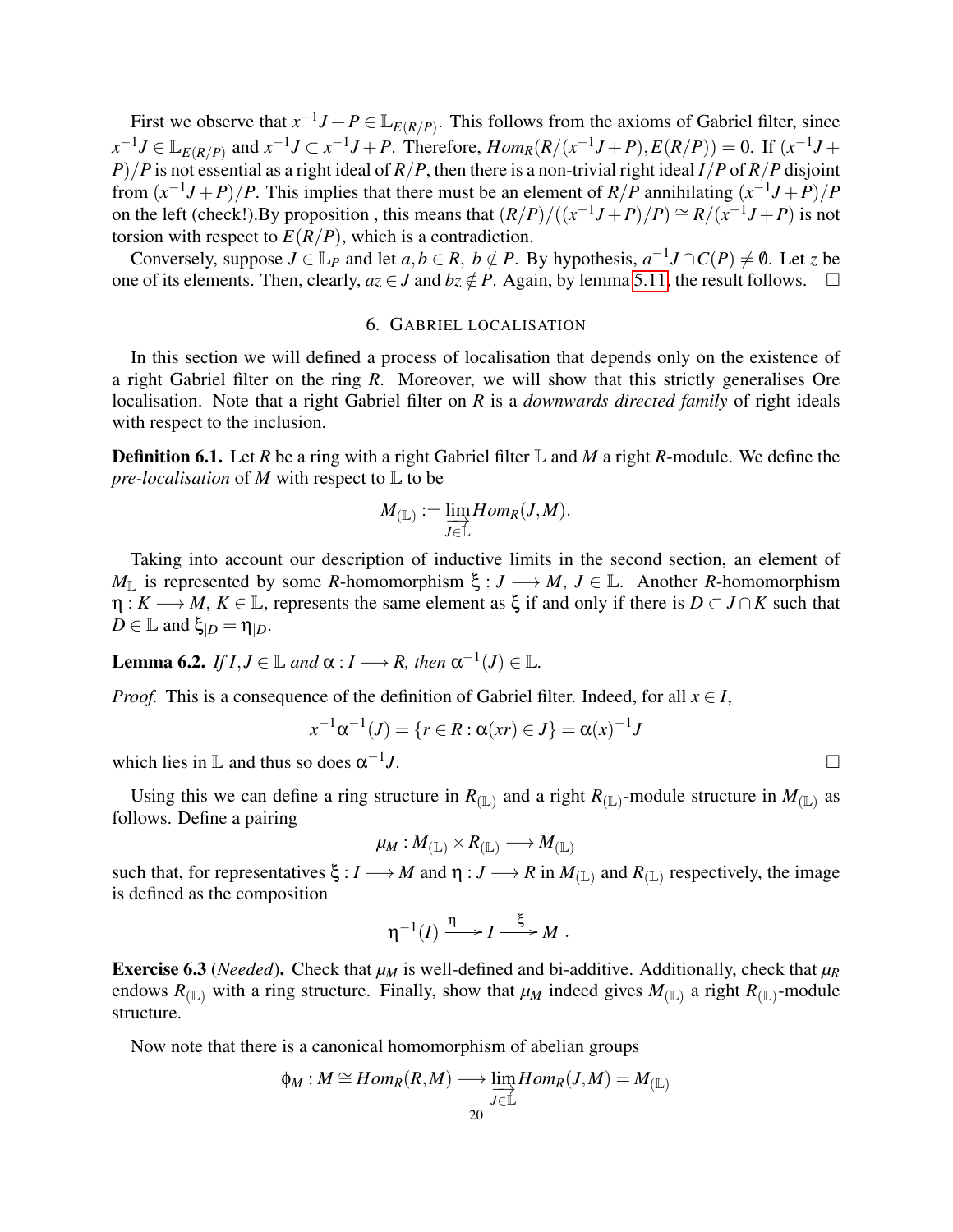defined by restriction, and, in fact,  $\phi_R$  is a homomorphism of rings  $R \to R_{(\mathbb{L})}$ . This endows  $M_{(\mathbb{L})}$ with a right *R*-module structure (by pulling back the action along φ*R*). Moreover, φ*<sup>M</sup>* becomes a homomorphism of right *R*-modules.

**Lemma 6.4.** Let  $T_{\mathbb{L}}$  be the torsion class associated with  $\mathbb{L}$  and let  $\tau_{\mathbb{L}}$  the functor that to each right *R*-module *R* associates the largest submodule contained in  $\mathcal{T}_\mathbb{L}$ . Then ker $(\phi_M) = \tau_\mathbb{L}(M)$ .

*Proof.* If  $\phi_M(m) = 0$ , then there is a right ideal  $J \in \mathbb{L}$  such that the map  $J \longrightarrow M, x \mapsto mx$  is zero. Therefore  $mJ = 0$ , which implies that  $J \subset Ann(m)$  and thus  $Ann(m) \in \mathbb{L}$ , proving that  $m \in \tau_{\mathbb{L}}(M)$ . The converse is obtained by running the same argument in the opposite direction.

<span id="page-20-1"></span>**Exercise 6.5.** [*Needed*] Show that  $M \in \mathcal{T}_{\mathbb{L}}$  if and only if  $M_{(\mathbb{L})} = 0$ . Compare this with corollary [5.12.](#page-17-1)

<span id="page-20-0"></span>**Lemma 6.6.** *The R-module coker*( $\phi_M$ ) *lies in*  $T_L$ .

*Proof.* First observe that, for an element  $x \in M_{(\mathbb{L})}$  represented by a map  $\xi : J \longrightarrow M, J \in \mathbb{L}$ , we have the following commutative diagram



where  $\beta(r) = xr$ . Indeed, if  $r \in J$ , *xr* is represented by the composition  $R = r^{-1}J \longrightarrow J \longrightarrow M$ given by  $y \mapsto \xi(ry) = \xi(r)y$ . Therefore  $xr = \phi_M \xi(r)$  (i.e., xr is the restriction of the multiplication by ξ(*r*) to *J*). As a consequence, we see that for all *x* ∈ *M*(L) , there is an ideal *J* ∈ L such that  $xJ \in im(\phi_M)$ . Thus, for all element  $x + im(\phi_M)$  in the cokernel of  $\phi_M$ ,  $Ann(x + im(\phi_M)) \in \mathbb{L}$  and hence  $coker(\phi_M) \in \mathcal{T}_\mathbb{L}$ .

**Definition 6.7.** Let *R* be a ring, *M* a right *R*-module and  $\mathbb{L}$  a right Gabriel filter on *R*. The Gabriel **localisation of** *M* **with respect to** L is the right *R*-module  $M_{\mathbb{L}} := (M_{(\mathbb{L})})_{(\mathbb{L})}$ .

**Lemma 6.8.** *The localisation*  $M_{\mathbb{L}}$  *can be described as*  $\varinjlim_{J \in \mathbb{L}} Hom_R(J, M/\tau_{\mathbb{L}}(M))$ *.* 

*Proof.* Consider the homomorphism induced by  $\phi_M$  from  $M/\tau_{\mathbb{L}}(M)$  to  $M_{(\mathbb{L})}$ . Regarding  $(\_)_{(\mathbb{L})}$  as a functor from *Mod*(*R*) to *Mod*(*R*), it is left exact (following from the left exactness of *Hom* and the exactness of direct limits). Applying it to the short exact sequence

 $0 \longrightarrow M/\tau_{\mathbb{L}}(M) \longrightarrow M_{(\mathbb{L})} \longrightarrow coker(\phi_M) \longrightarrow 0,$ 

by lemma [6.6](#page-20-0) and exercise [6.5,](#page-20-1) we get  $(coker(\phi_M))_{(\mathbb{L})} = 0$  and thus  $(M/\tau_{\mathbb{L}}(M))_{(\mathbb{L})} \cong (M_{(\mathbb{L})})_{(\mathbb{L})} =$  $M_{\mathbb{L}}$ , concluding the proof.

*Remark* 6.9. It is easy to see, as before, that  $R_{\mathbb{L}}$  is endowed with a ring structure and that  $M_{\mathbb{L}}$  is a right  $R_{\mathbb{L}}$ -module (and an *R*-module as well, by pulling back the action along a canonical ring homomorphism  $\psi_R : R \longrightarrow R_{(\mathbb{L})} \longrightarrow R_{\mathbb{L}}$ . More concretely, the operation  $M_{\mathbb{L}} \times R_{\mathbb{L}} \longrightarrow M_{\mathbb{L}}$ , for a representative  $\xi : I \longrightarrow M/\tau_{\mathbb{L}}(M)$  of an element in  $M_{\mathbb{L}}$  and a representative  $\alpha : J \longrightarrow R/\tau_{\mathbb{L}}(R)$  of an element in  $R_{\mathbb{L}}$ , can be described by the following representative of an element in  $M_{\mathbb{L}}$ :

$$
\alpha^{-1}(I/\tau_{\mathbb{L}}(I))\longrightarrow I/\tau_{\mathbb{L}}(I)\longrightarrow M/\tau_{\mathbb{L}}(M).
$$

In fact this holds because  $\tau_{\mathbb{L}}$  is left exact and  $\xi$  induces a map from  $I/\tau_{\mathbb{L}}(I)$  to  $M/\tau_{\mathbb{L}}(M)$ . Note also that  $ker(\psi_M) = \tau_{\mathbb{L}}(M)$  and  $coker(\psi_M) \in \mathcal{T}_{\mathbb{L}}$  (check!).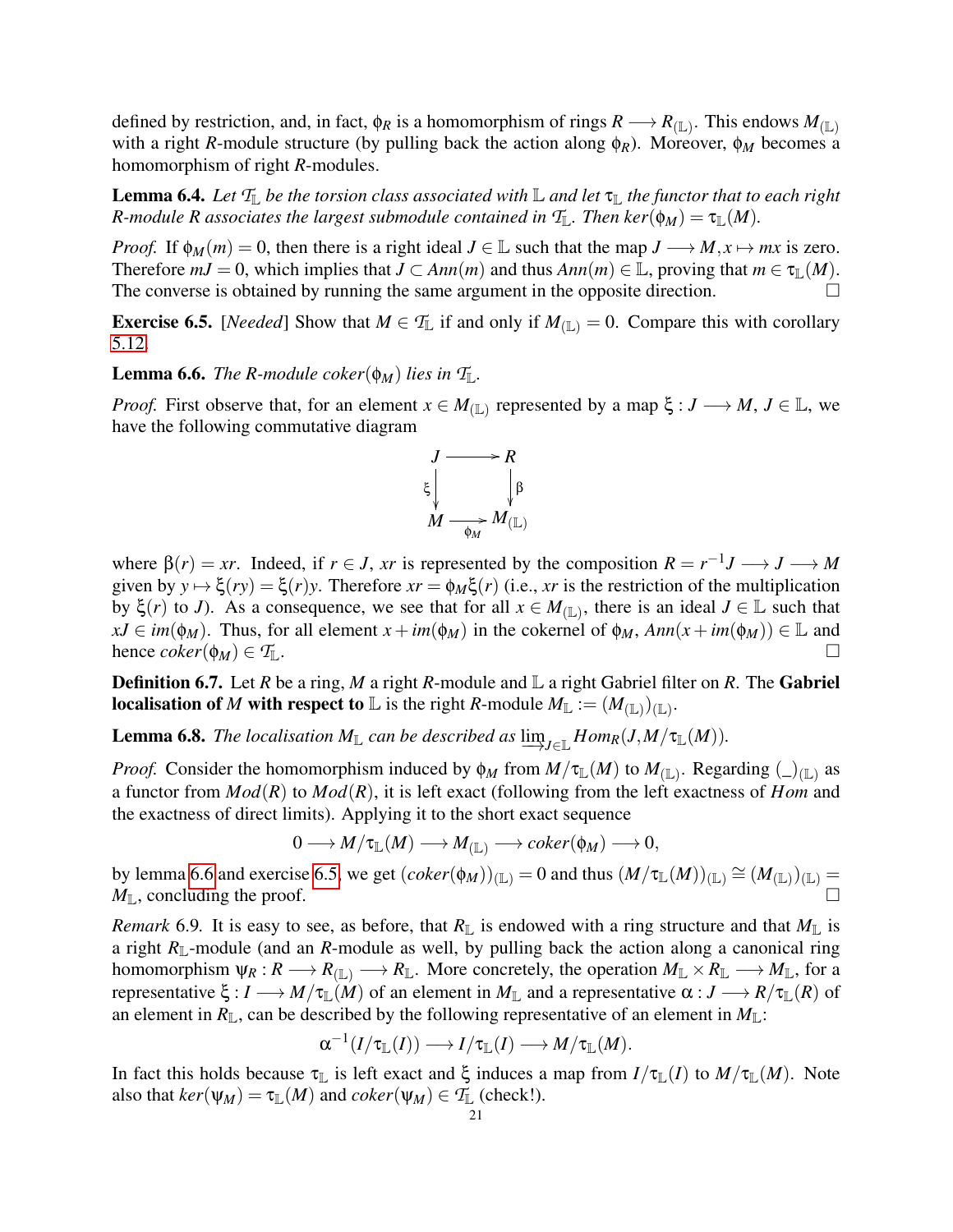**Definition 6.10.** A right *R*-module *M* is said to be **L**-closed if the canonical homomorphisms of right *R*-modules  $M \cong Hom_R(R,M) \longrightarrow Hom(J,M)$  are isomorphisms for all  $J \in \mathbb{L}$ .

- *Remark* 6.11. (1) Note that, if *M* is torsion-free with respect to  $\mathbb{L}$ , then  $\phi_M$  is injective. Therefore, a torsion-free module is L-closed if and only if the maps  $M \cong Hom_R(R,M) \longrightarrow$ *Hom*(*J*,*M*) are surjective for all *J*  $\in$  L.
	- (2) If *M* is L-closed, then the map  $\psi_M : M \longrightarrow M_{\mathbb{L}}$  is an isomorphism (check!).

**Proposition 6.12.** *For any right R-module M, M*<sub>L</sub> *is* L-closed. Moreover, the category of L-closed *right R-modules is equivalent to the subcategory of right R*<sub>L</sub>-modules of the form  $M_{\mathbb{L}}$ .

*Proof.* We will show first that  $M_{\mathbb{L}}$  is torsion-free with respect to  $\mathcal{T}_{\mathbb{L}}$ . We have just shown that  $M_{\mathbb{L}} = (M/\tau_{\mathbb{L}}(M))_{(\mathbb{L})}$  and thus we only need to show that given a torsion-free module *N*,  $N_{(\mathbb{L})}$  is torsion-free as well. Indeed, let  $x \in N_{(L)}$  (represented by  $\xi : J \longrightarrow N$ ) and  $I \in \mathbb{L}$  such that  $xI = 0$ . As in the proof of lemma [6.6,](#page-20-0) there is a commutative diagram

(6.1) 
$$
\begin{array}{ccc}\nJ & \longrightarrow R \\
\xi & \downarrow \beta \\
N & \longrightarrow N(\mathbb{L})\n\end{array}
$$

where  $\beta(r) = xr$ . This shows that  $\phi_N \xi_{|I \cap J} = 0$ . Since *N* is torsion-free,  $\phi_N$  is injective and, thus,  $\xi$ <sub>*I∩J* = 0, proving that *x* = 0 (since *I* ∩ *J* ∈ ⊥, L</sub>

Now it suffices to see that the maps  $M_{\mathbb{L}} \cong Hom_R(R, M_{\mathbb{L}}) \longrightarrow Hom(J, M_{\mathbb{L}})$  are surjective for all  $J \in \mathbb{L}$ . Let  $f : I \longrightarrow M_{\mathcal{F}}$  and consider the pullback of  $\phi_{M/\tau_{\mathbb{L}}(M)} : M/\tau_{\mathbb{L}}(M) \longrightarrow M_{\mathbb{L}}$  (which is injective since  $M/\tau_{\mathbb{L}}(M)$  is torsion-free with respect to  $\mathbb{L}$ ) along f, thus giving raise the following commutative diagram



with exact rows. Since  $coker(\phi_{M/\tau_{\mathbb{L}}(M)})$  is torsion with respect to  $\mathbb{L}$ , then so is  $I/J$  and, therefore, *J* ∈ L. Using again the argument represented by the commutative diagram [\(6.1\)](#page-19-1) (replacing *N* with  $M/\tau_{\mathbb{L}}(M)$  and  $\xi$  by *g*),  $\phi_{M/\tau_{\mathbb{L}}(M)}g: J \longrightarrow M_{\mathbb{L}}$  can be extended to a map  $h: R \longrightarrow M_{\mathbb{L}}$ . We will prove that *h* extends *f*, thus finishing the proof. Indeed,  $h_{|I} - f : I \longrightarrow M_{\mathbb{L}}$  factors through  $I/J$ (since  $h_{|J} = f_{|J} = \phi_{M/\tau_{\parallel}(M)}g$ ) which is torsion. Since  $M_{\parallel}$  is torsion-free,  $h_{|I} - f = 0$  and thus *h* extends *f*, as wanted.

The final statement follows from the first statement and from the previous remark, item (2).  $\Box$ 

Theorem 6.13. *Let R be a ring,* L *a right Gabriel filter in R and M a right R-module. If N is an*  $\mathbb{L}\text{-closed right }R\text{-module and }f : M \longrightarrow N$  a homomorphism then f factors through  $M_{\mathbb{L}}$ , i.e., there *is a unique R-homomorphism g* :  $M_{\mathbb{L}} \longrightarrow N$  *such that*  $f = g \psi_M$ .

*Proof.* First note that, since *N* is L-closed, it is torsion-free and therefore  $f(\tau_{\mathbb{L}}(M)) = 0$  and *f* factors through  $\tilde{f}: M/\tau_{\mathbb{L}}(M) \longrightarrow N$ . Indeed, given a representative  $\alpha: J \longrightarrow M/\tau_{\mathbb{L}}(M), J \in \mathbb{L}$ , of an element of  $M_{\mathbb{L}}$ , define an element of  $N_{\mathbb{L}} \cong N$  (since *N* is L-closed) by the representative  $\tilde{f}\alpha$ .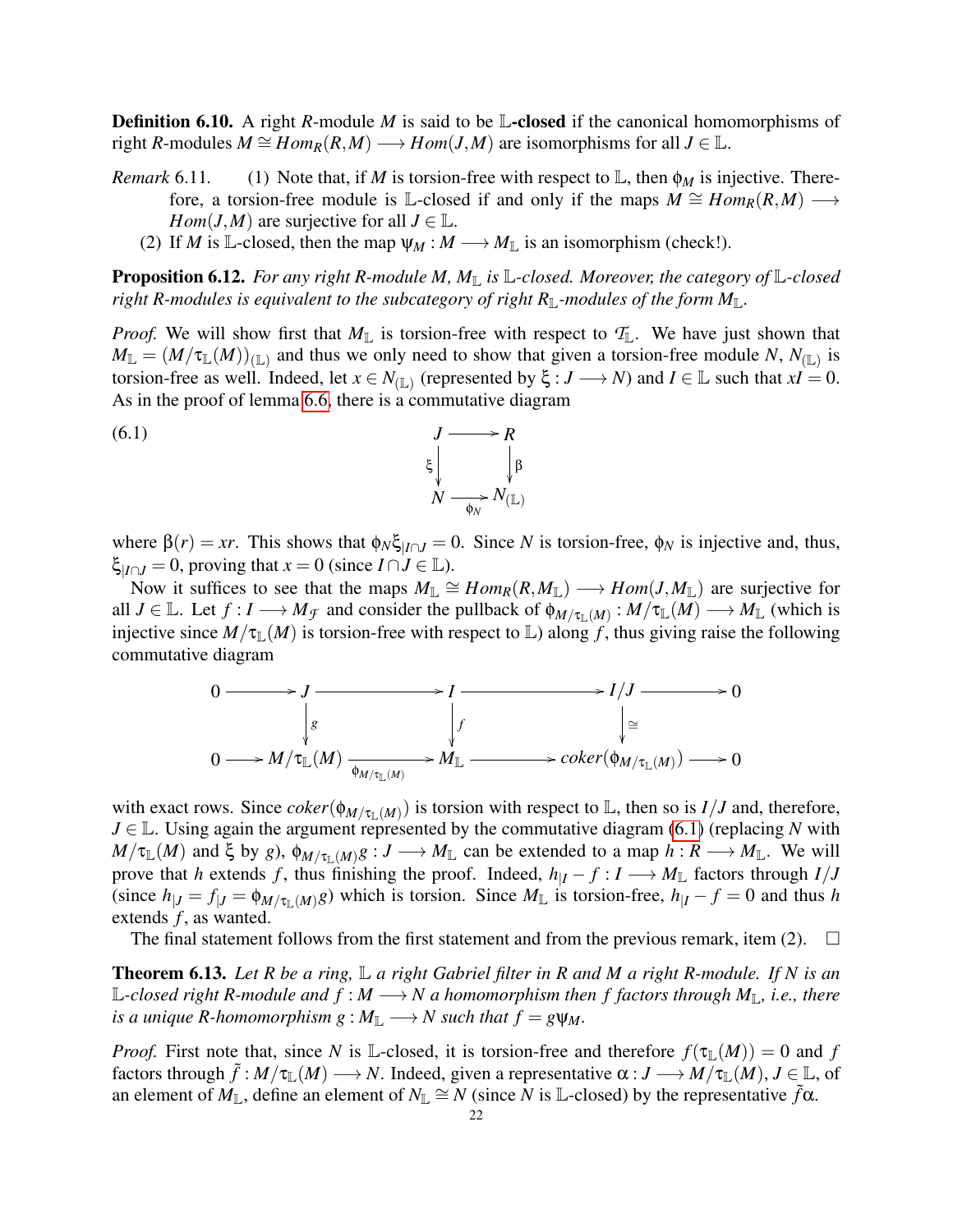**Exercise 6.14** (\*). Show that this map  $M_{\mathbb{L}} \longrightarrow N$  is well-defined and that it is unique, proving the theorem.

 $\Box$ 

Theorem 6.15. *Let R be a ring and S a multiplicative set of regular elements satisfying the right Ore condition. Let M be a right R-module. Then*  $M_{\mathbb{L}_S} \cong MS^{-1}$ *.* 

*Proof.* First observe that if *S* contains only regular elements and satisfies the right Ore condition, then *S* is a right denominator set and thus  $\overline{MS^{-1}}$  exists. Observe that every right ideal in  $\mathbb{L}_S$  contains a cyclic submodule of the form *sR*, for some  $s \in S$  (since every right ideal intersects *S* nontrivially). Therefore,

$$
M_{\mathbb{L}_S} = \varinjlim_{s \in S} Hom_R(sR,M/\tau_{\mathbb{L}_S}(M))
$$

where  $\tau_{\mathbb{L}_S}(M) = \{m \in M : \exists s \in S : ms = 0\}$  (check!). Hence, a pair  $(m, s) \in M \times S$  determines an element of  $M_{\mathbb{L}_S}$ , say  $x^{(m,s)}$  represented by a map  $\eta^{(m,s)} : sR \longrightarrow M/\tau_{\mathbb{L}_S}(M), s \mapsto \bar{m}$  (where  $\bar{m} =$  $m + \tau_{\mathbb{L}_S}(M)$ ). Now,  $x^{(m,s)} = x^{(k,t)}$ , for two elements  $(m, s)$ ,  $(k, t)$  of  $M \times S$  if and only if there is a right ideal *wR* with  $w \in S$  such that  $wR \subset sR \cap tR$  and  $\eta_{|wR}^{(m,s)} = \eta_{|wR}^{(k,t)}$ . Equivalently, there are  $a, b \in R$ such that  $sa = tb = w$  and  $ms - kt \in \tau_{\mathbb{L}_S}(M)$ , i.e., there is  $u \in S$  such that  $(ms - kt)u = 0$ . But this is precisely the relation defining  $MS^{-1}$  (check theorem [3.14](#page-10-0) and the proof of theorem [3.4\)](#page-8-0).  $□$ 

# 7. NONCOMMUTATIVE AFFINE GEOMETRY?

<span id="page-22-0"></span>We end these lectures with a small discussion on how to approach noncommutative affine geometry. As motivated by section 2, we need a topological space and a structure sheaf. Section 3 shows us that using classic localisation might not be a very good idea since  $C(P)$  is not always a denominator set, as in the commutative case. However, the tools introduced in chapters 5 and 6 tell us that one can hope for a noncommutative affine geometry using Gabriel localisation. As observed in the end of section 3,  $Spec(R)$  is a topological space (with the Zarisky topology) and the techniques developed in sections 5 and 6 give us hope of forming a structure sheaf. Indeed, we have the following results by Van Ostayern and Verschoren.

Theorem 7.1 (Van Ostayern, Verschoren, 1981). *Let R be a noncommutative prime noetherian ring and Spec*(*R*) *the set of prime ideals with the Zarisky topology. Let U*(*I*) *denote the open set associated with a two-sided ideal I of R and define a presheaf on*  $Spec(R)$  *by setting*  $O(U(I)) :=$ *R*L*<sup>I</sup> where* L*<sup>I</sup> is the Gabriel filter*

$$
\mathbb{L}_I:=\left\{J\triangleleft_r R:\exists n\in\mathbb{N}:I^n\subset J\right\}.
$$

*Then*  $O$  *is a sheaf in Spec*( $R$ ).

This is a very interesting result that has allowed the development of some ideas in noncommutative affine geometry. But this is not yet an approach without problems...

- (1) The first problem with this approach is of a practical nature: many rings do not have *enough* prime ideals.
- (2) The second problem has to do with, if not  $Spec(R)$ , what is the natural topological space underlying a noncommutative affine scheme?
- (3) To solve the second problem, we need to think about the third and vice-versa: what are the basic properties of a *successful* theory of noncommutative affine schemes? What should be the properties of this category?